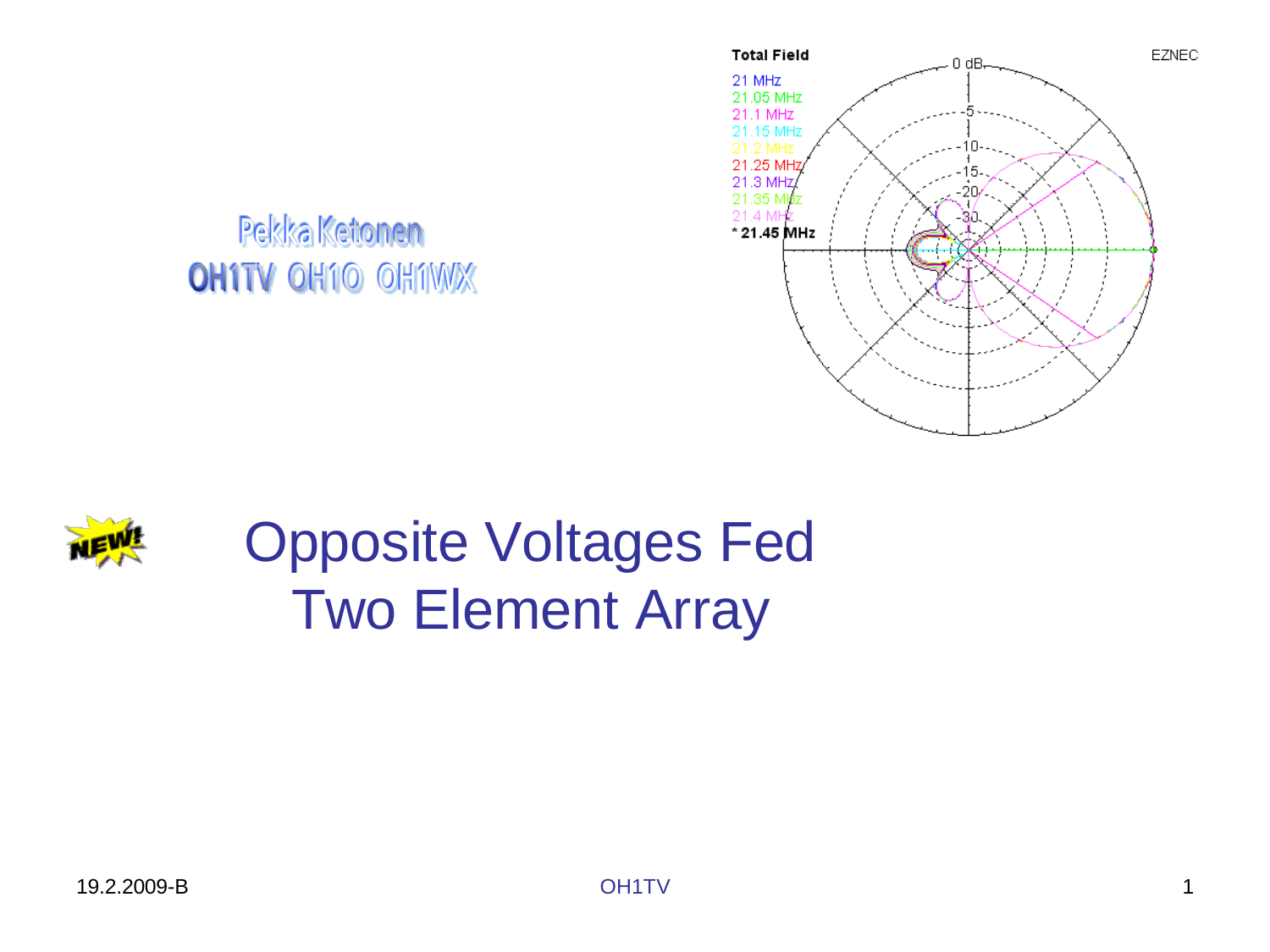# Opposite voltages fed two element array

#### Advantages

- Wideband
	- Gain pattern variation is small
		- Forward gain 6.4-6.5dBi on 15m band 21.000-21.450 MHz
		- $-$  F/B  $> 20dB$
	- Good SWR , typical SWR < 1.5
- Straight elements
- Good for low bands
- Multiband operation with equal performance possible by switching.
	- Feedpoint impedance change however.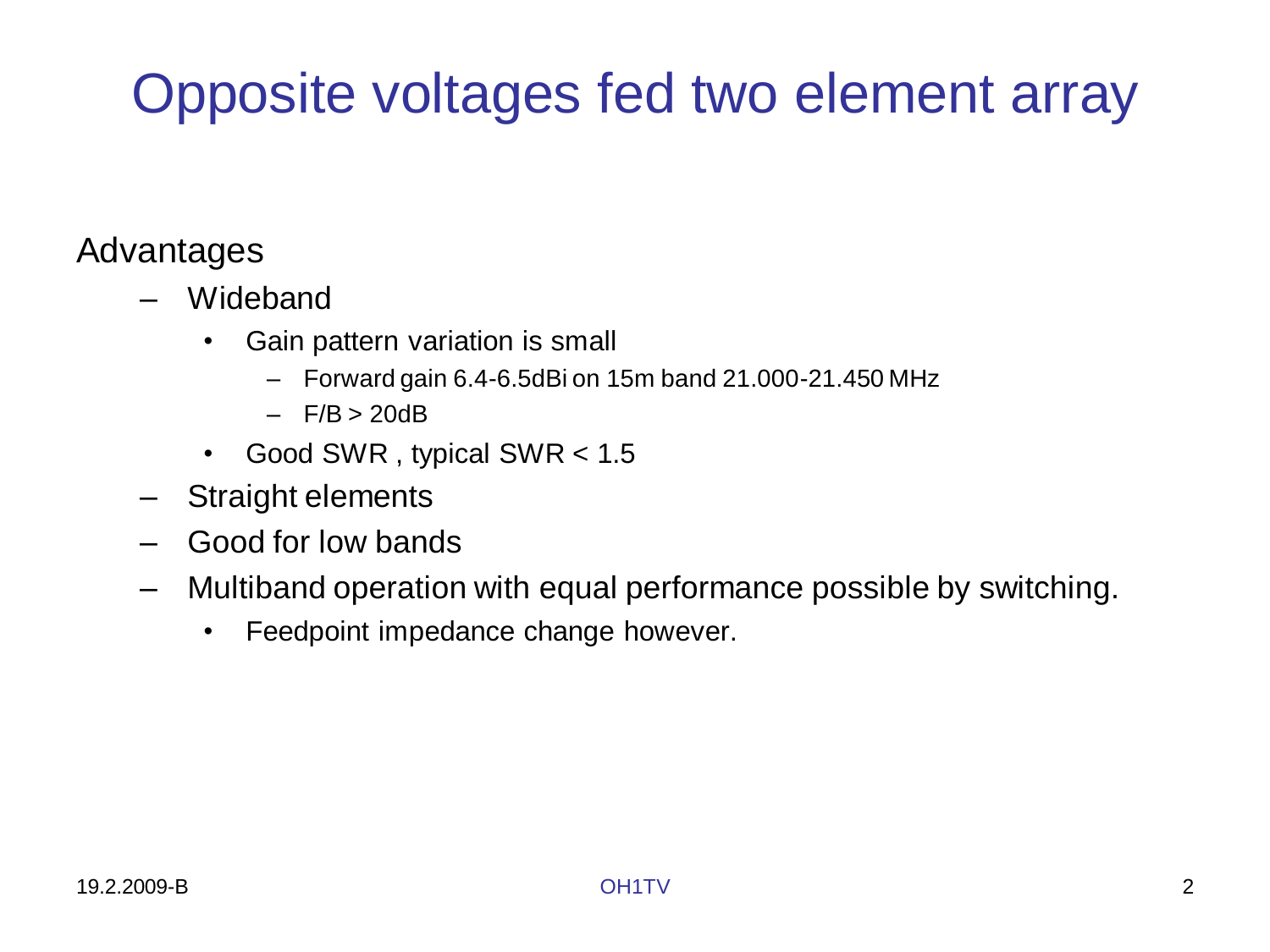## Gain pattern on center frequency

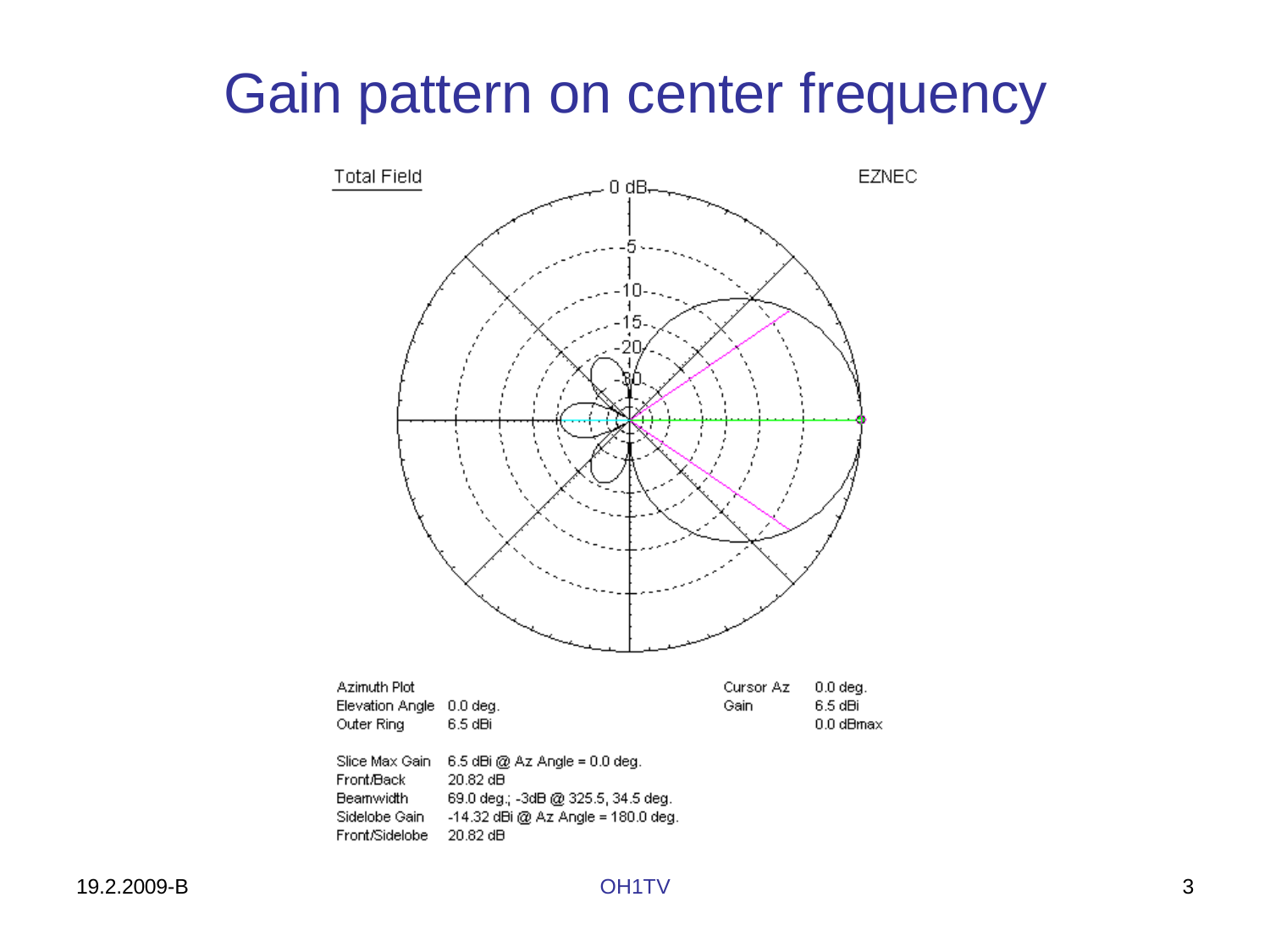#### Gain pattern variation on 15m band Inter-element cable

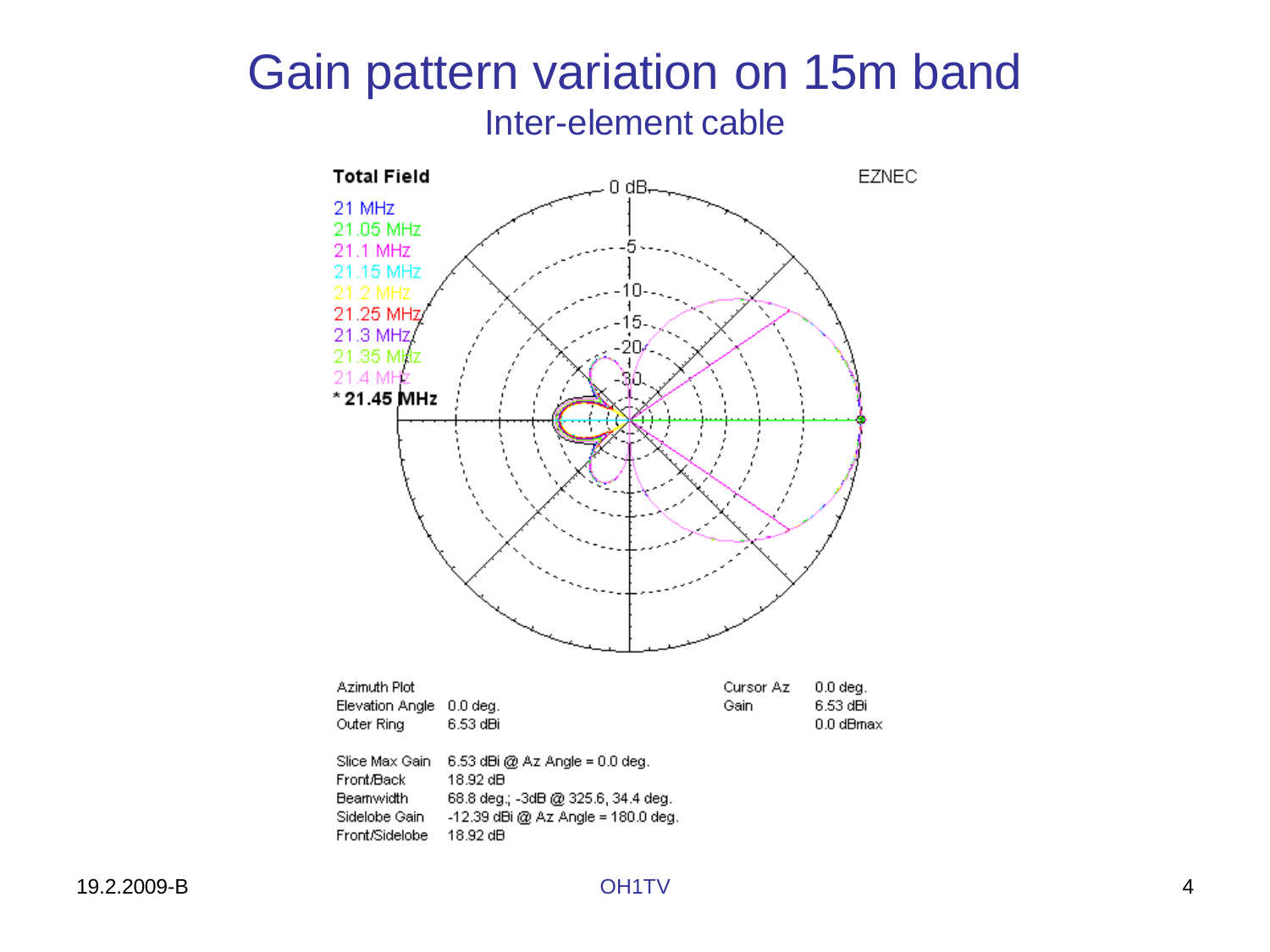#### Gain pattern variation on 15m band With two cables

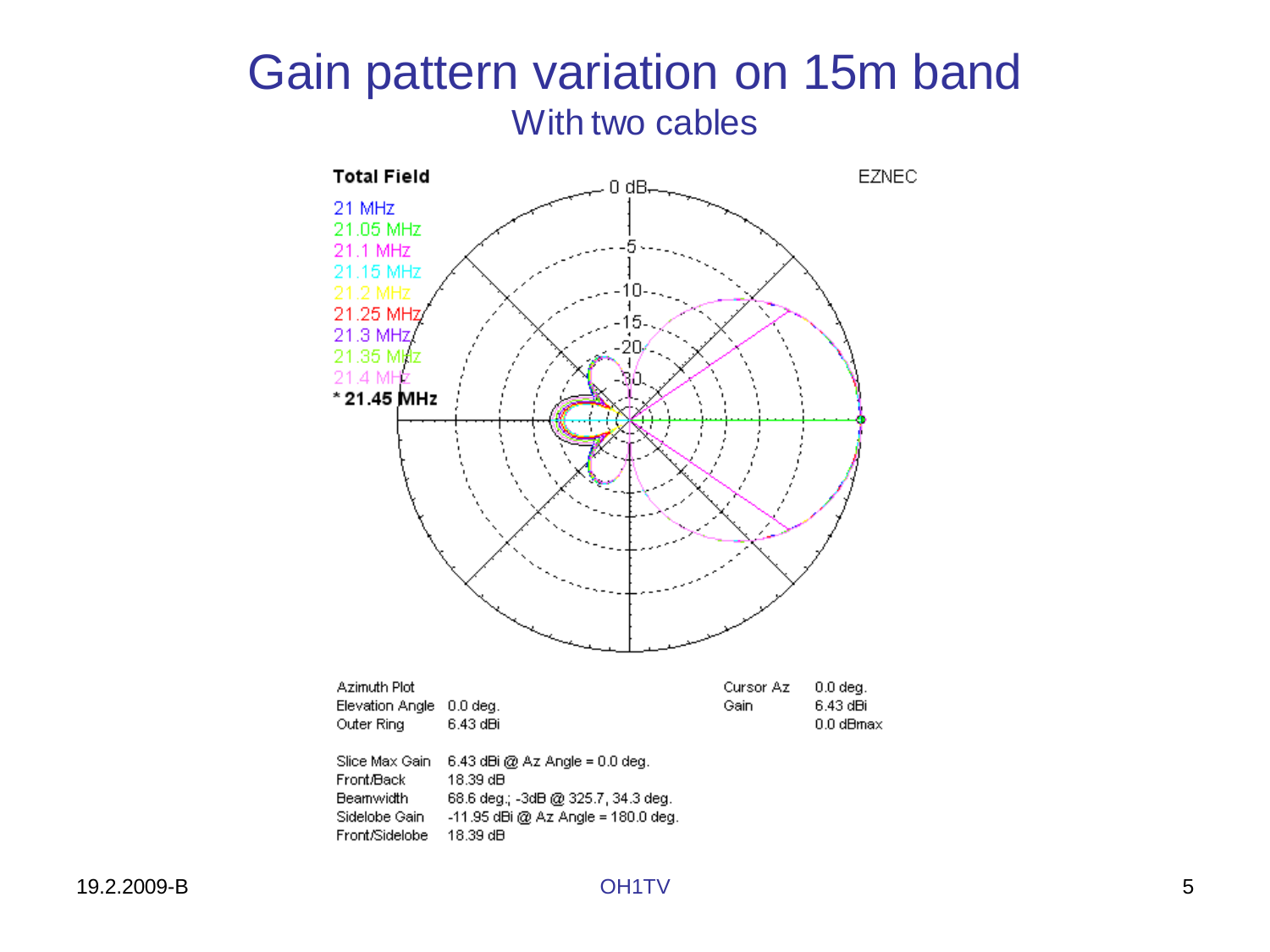#### Traditional parasitic yagi Gain pattern variation on 15m band

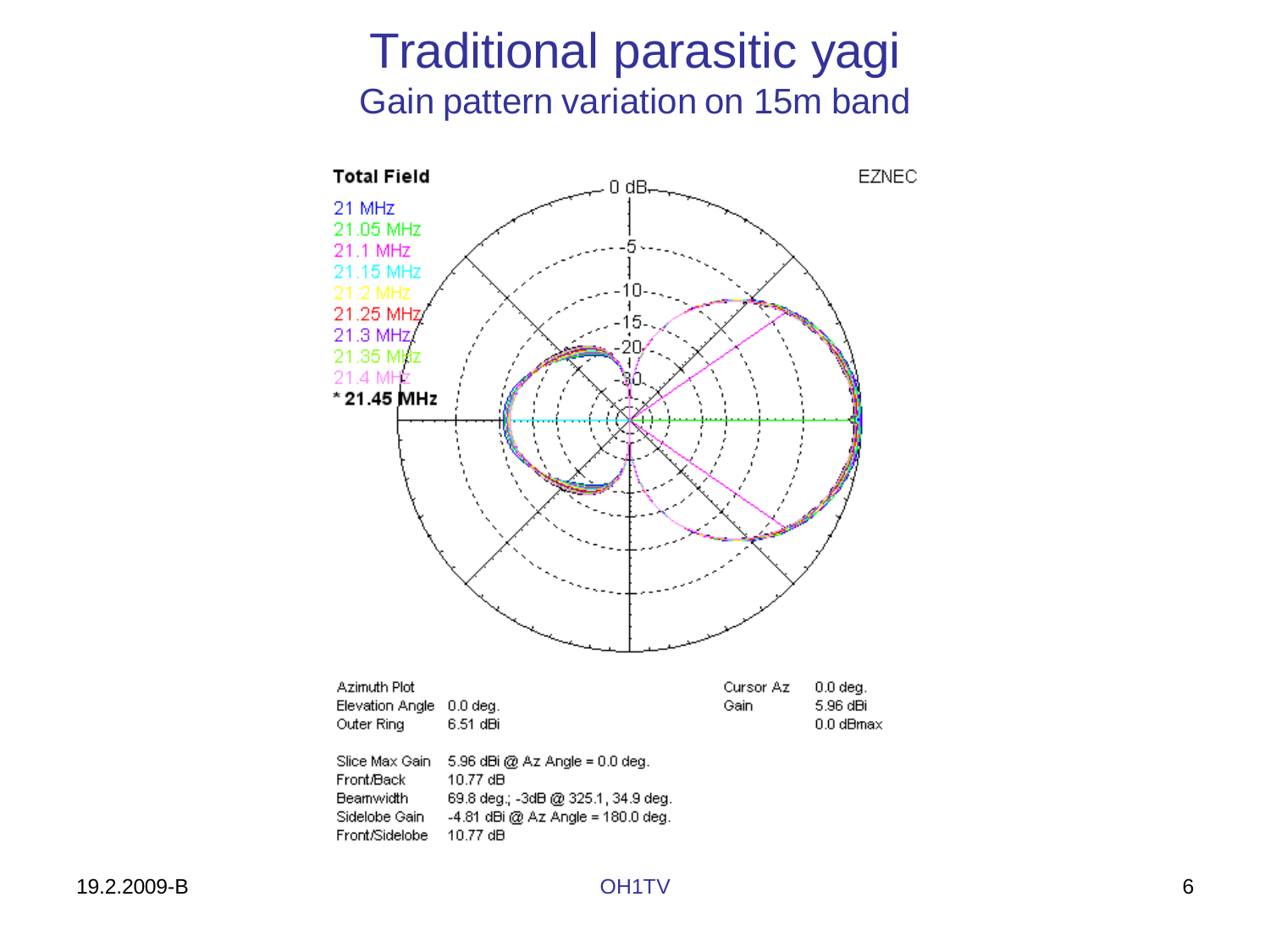## SWR on 15m band, L-match used

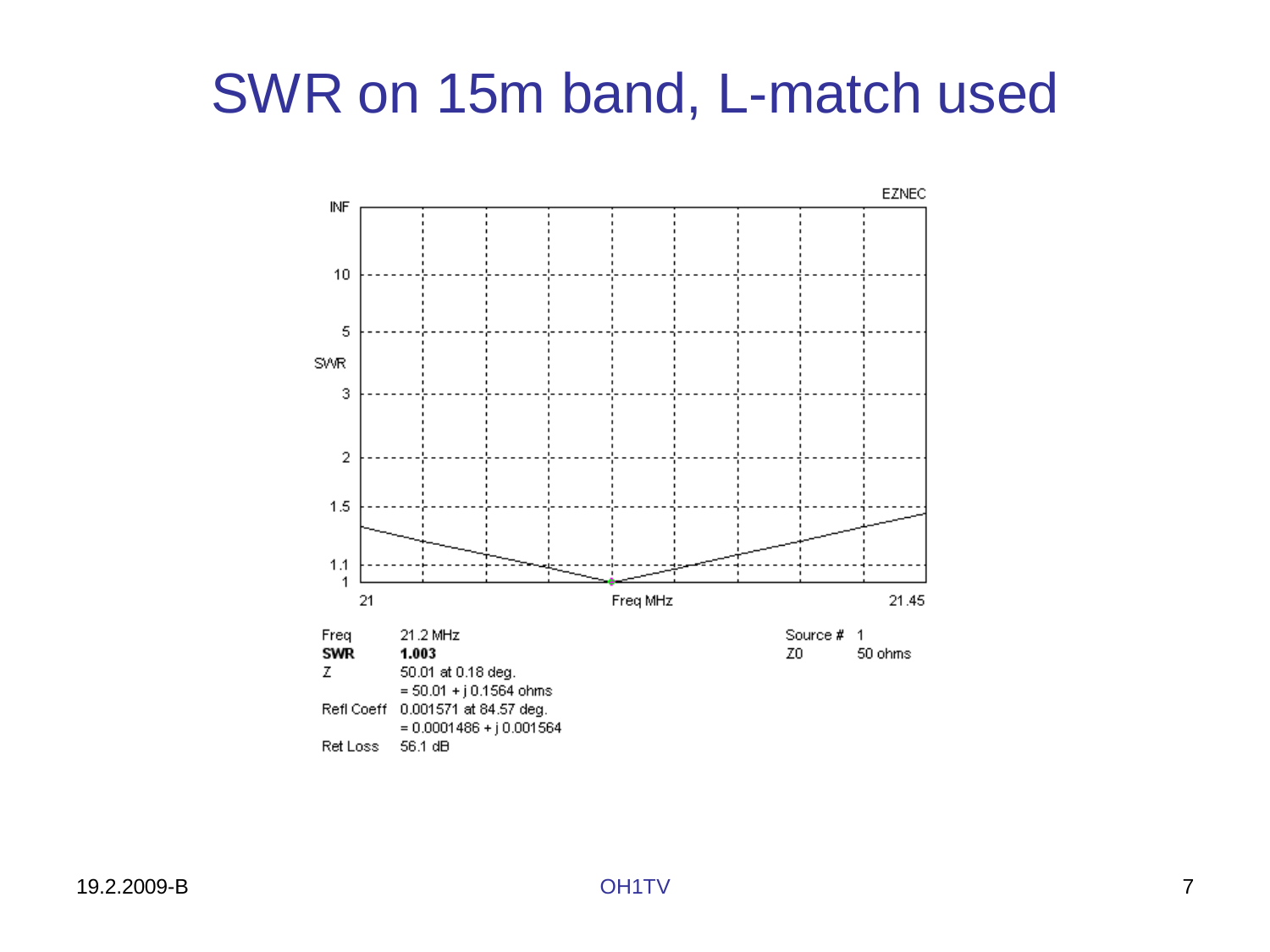#### Traditional parasitic yagi SWR on 15m band, L-match used

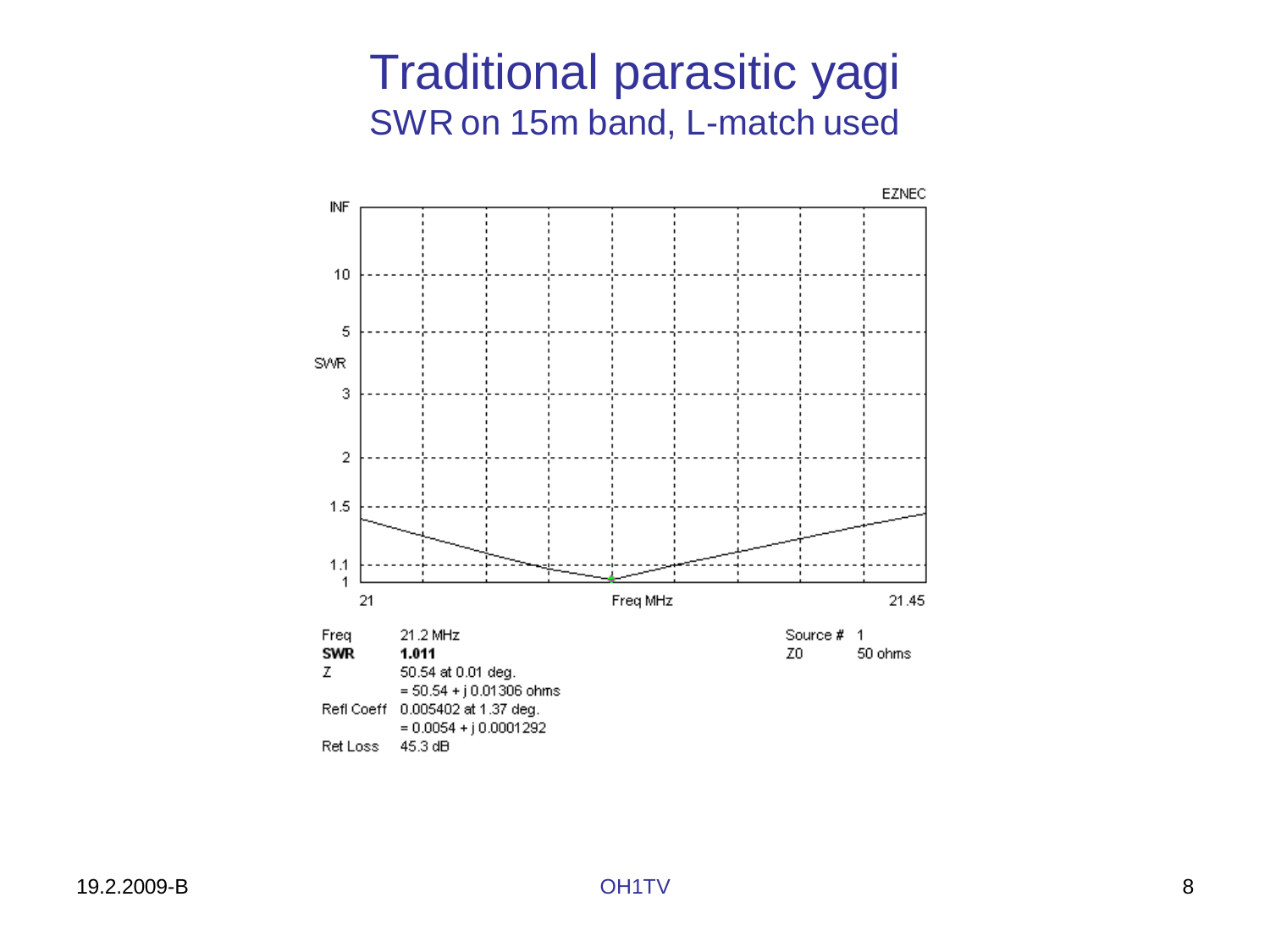|                   | EZNEC ver. 5.0                                                                                                                                               |                                   |                                                           |                                                                                         |                                                                            |                                         |
|-------------------|--------------------------------------------------------------------------------------------------------------------------------------------------------------|-----------------------------------|-----------------------------------------------------------|-----------------------------------------------------------------------------------------|----------------------------------------------------------------------------|-----------------------------------------|
|                   | 2FB21 50 ohm välikaapeli                                                                                                                                     | 9.2.2009                          | 19:43:42                                                  |                                                                                         |                                                                            | <b>Eznec description</b>                |
|                   | ------- ANTENNA DESCRIPTION ---------------                                                                                                                  |                                   |                                                           |                                                                                         |                                                                            | 15m band, with inter-element cable      |
|                   | $Frequency = 21.2 MHz$<br> Wire Loss: Aluminum (6061-T6) -- Resistivity = 4E-08 ohm-m, Rel. Perm. = 1                                                        |                                   |                                                           |                                                                                         |                                                                            |                                         |
|                   | -------------- WIRES ---------------                                                                                                                         |                                   |                                                           |                                                                                         |                                                                            |                                         |
| INO.<br>11.<br>l2 | End 1 Coord. (m)<br>$Y = Z$<br>$\mathbf{x}$<br>Conn.<br>Conn.<br>$2, -3.23, 0$<br>0, -3.565, 0                                                               | End 2<br>$\mathbf{x}$             | Coord. (m)<br>Z.<br>Y.<br>2, 3.23,<br>Ø<br>0, 3.565,<br>0 | Dia (mm) Segs<br>$\begin{array}{r}\n 12 \quad 11 \\ \hline\n 12 \quad 11\n \end{array}$ | Insulation<br>Diel C Thk(mm)<br>$\blacksquare$<br>Ø<br>$\overline{1}$<br>Ø |                                         |
|                   | Total Seqments: 22                                                                                                                                           |                                   |                                                           |                                                                                         |                                                                            |                                         |
| INO.<br>11.       | Specified Pos. Actual Pos. Amplitude<br>Wire # % From E1 % From E1 Seg (U/A)<br>V1<br>0.00<br>0.00                                                           | $\mathbf{1}$                      | Phase<br>Type<br>(deq.)<br><b>I</b><br>Ø                  |                                                                                         |                                                                            |                                         |
|                   | No loads specified                                                                                                                                           |                                   |                                                           |                                                                                         |                                                                            |                                         |
|                   | -------- TRANSMISSION LINES ---------                                                                                                                        |                                   |                                                           |                                                                                         |                                                                            |                                         |
| INO.<br>11.       | End 1 Specified Pos End 1 Act End 2 Specified Pos End 2 Act Length<br>Wire # % From E1 % From E1 Wire # % From E1 % From E1 (m)<br>1.<br>50.00<br>50.00<br>2 | 50.00                             | 50.00                                                     | <b>Z0</b><br>(ohms)<br>5.3<br>50                                                        | UF <b>DE</b><br>Loss<br>(dB/100 m)<br>0.75<br>4                            | Loss Freq Rev/Norm<br>(MHz)<br>100<br>N |
|                   | No transformers specified                                                                                                                                    |                                   |                                                           |                                                                                         |                                                                            |                                         |
|                   |                                                                                                                                                              |                                   |                                                           |                                                                                         |                                                                            |                                         |
| Mo.<br>I1.        | <b>Specified Pos.</b><br>Port 1 Wire # Port 1 % From E1 % From E1 Seg<br>Port 2 Wire # Port 2 % From E1 % From E1 Seq<br>50.00<br>$\mathbf 1$<br>U1<br>0.00  | Actual Pos.<br>6<br>50.00<br>0.00 | R(ohms)<br>Ser Br<br>Sh Br<br>Short<br>Short              | L(uH)<br>C(pF)<br>Ser Br<br>Ser Br<br>Sh Br<br>Sh Br<br>0.16<br>Short<br>Short<br>217   | R Freq(MHz)<br>Ser Br<br>Sh Br<br>Ø<br>Ø                                   | Type<br>Ser Br<br>Sh Br<br>Ser<br>Ser   |

 $\left\|$ Ground type is Free Space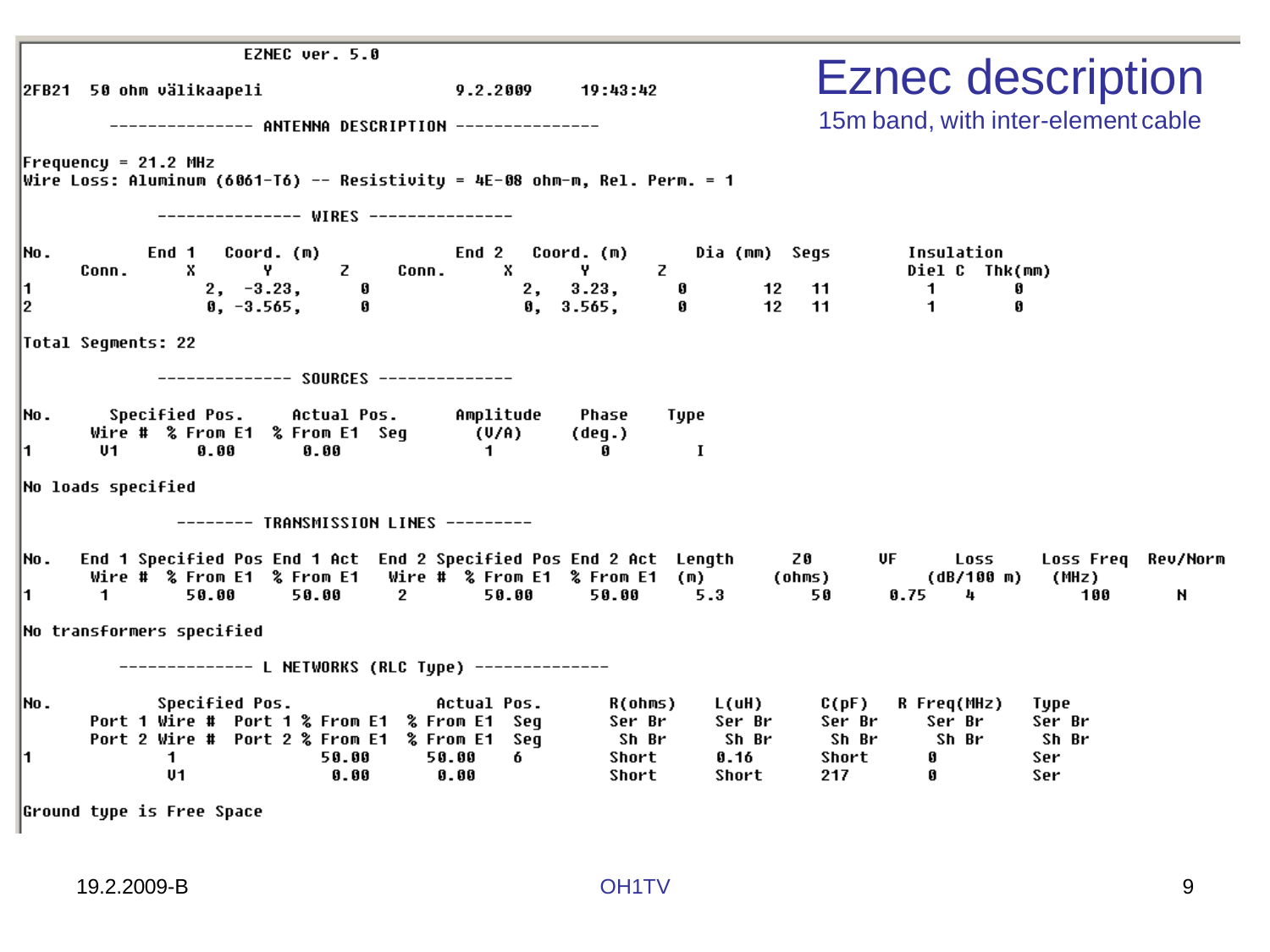## Traditional parasitic two element yagi



The circuit relations for the elements are:

$$
V_1 = I_1 Z_{11} + I_2 Z_{12}
$$
  
0 = I<sub>2</sub>Z<sub>22</sub> + I<sub>1</sub>Z<sub>12</sub>

 $\triangleright$   $I_2 = -I_1 * (Z_{12} / Z_{22})$  source: Kraus, Antennas

Phase difference of element currents is  $\triangleright$  strongly dependent on element 2 detuning ( $Z_{22}$ )  $\triangleright$  independent of element 1 detuning ( $Z_{11}$ )  $\triangleright$  dependent on mutual impedance  $Z_{12}$ , which is quite insensitive to frequency change however

 $\triangleright$  Gain pattern is frequency sensitive

F/B is good only on narrow band width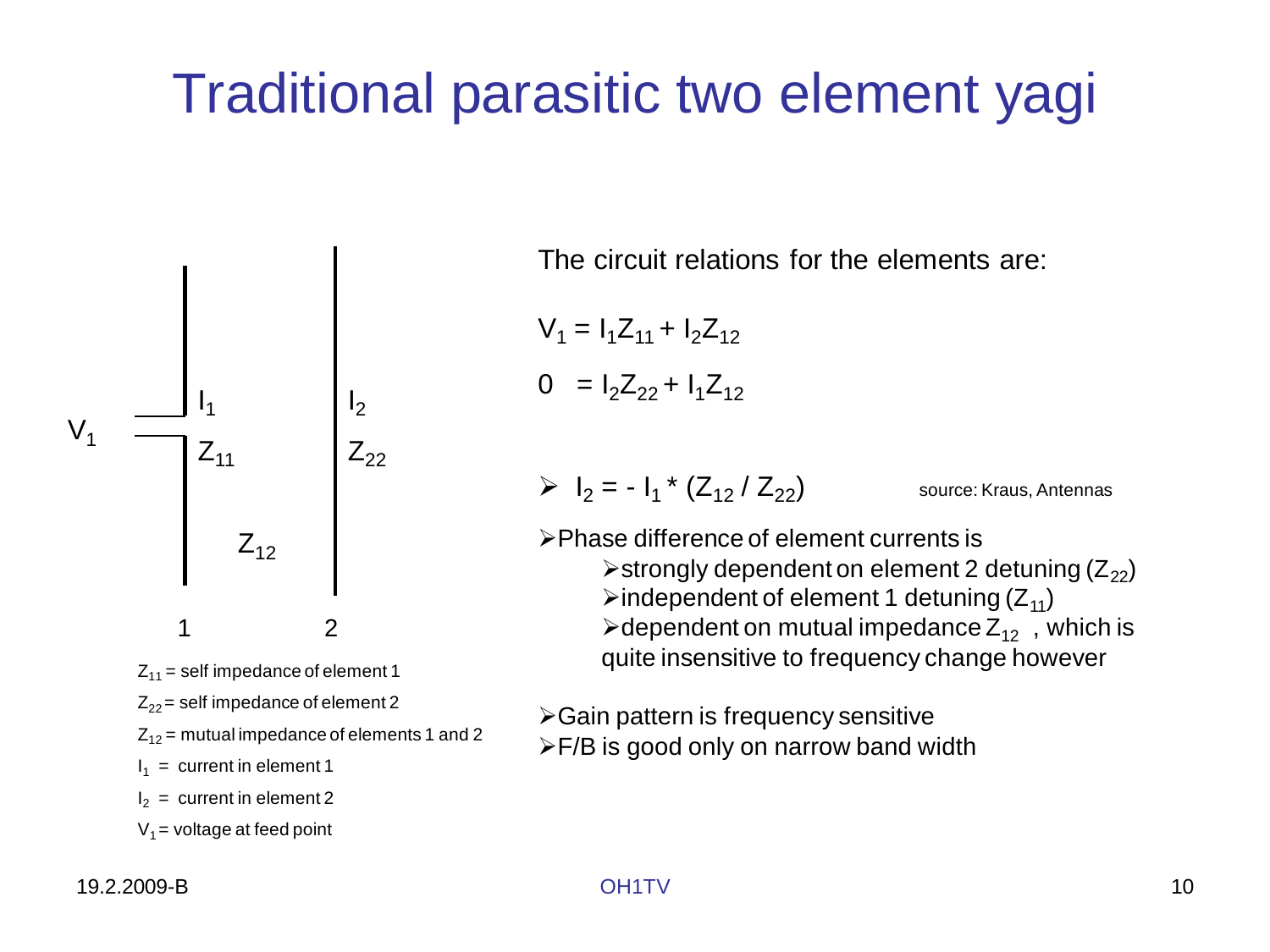## Opposite voltages fed two element array



 $I_2$  = current in element 2

 $V_1$  = voltage at feed point

The circuit relations for the elements are:

$$
V_1 = I_1 Z_{11} + I_2 Z_{12}
$$

$$
-V_1 = I_2 Z_{22} + I_1 Z_{12}
$$

$$
|P_1| = -1_1 * (Z_{11} + Z_{12}) / (Z_{22} + Z_{12})
$$

 $\triangleright$ Phase shift I<sub>2</sub> / I<sub>1</sub> depends on all Z's

 $\triangleright$  Angle difference of  $Z_{11}$  and  $Z_{22}$  vary slowly as function of frequency

 $\geq Z_{12}$  is quite insensitive to frequency change and is present on both sides of the divider

 $\triangleright$  Amplitudes of currents  $I_1$  and  $I_2$  become almost the same

 $\triangleright$  Gain pattern is quite insensitive to frequency change.

Good F/B over wide frequency band is possible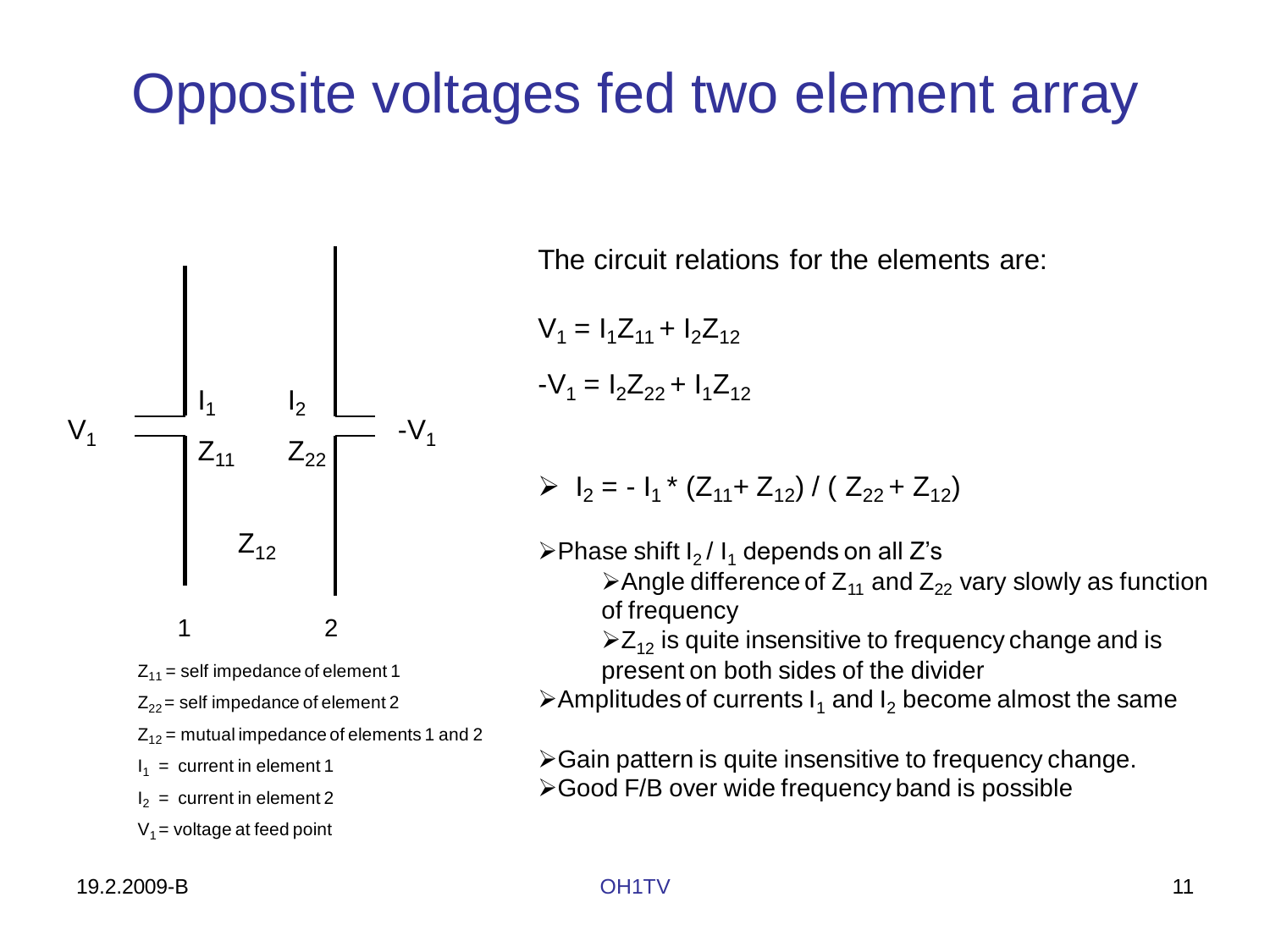## How to do it?

- Both elements are voltage driven, in opposite phase.
	- From the feedpoint of element 1 ("driven") there is a  $\frac{1}{2}$  wavelength cable (electrical wavelength) to the feedpoint of element 2 ("reflector).
		- No reversal of cable polarity is used.
		- Voltage at element 2 feedpoint is 180 degrees from element 1 feedpoint voltage.
			- In traditional parasitic yagi element 2 voltage is zero.
	- $-$  An alternative way is to bring  $\frac{1}{2}$  wavelength cables from the antenna feedpoint to both elements.
		- Connection to elements is in opposite polarity.
		- In the antenna feedpoint the cables are connected parallel.
	- Suitable impedance for the phasing cable is 50 ohm.
	- Element currents depend on their detuning and are not in phase with their feedpoint voltages
- Element detuning is used for current phasing
	- Dimensions are different in comparison to traditional 2-element yagi.
		- "Reflector" becomes longer and "driven element" shorter.
- Antenna feedpoint resistance becomes 17-27 ohm, depending on boom length
	- Reactive part tend to be a bit inductive
	- Matching to 50 ohm is easy with low-pass L-match
		- the inductive component becomes part of the matching circuit.
- Element 2 can be a "reflector" or "director".
	- 180 degree direction switching is possible when detuning is done with lumped components
- Antenna can be optimized for a certain hight
- Eznec 5 handles this antenna ok.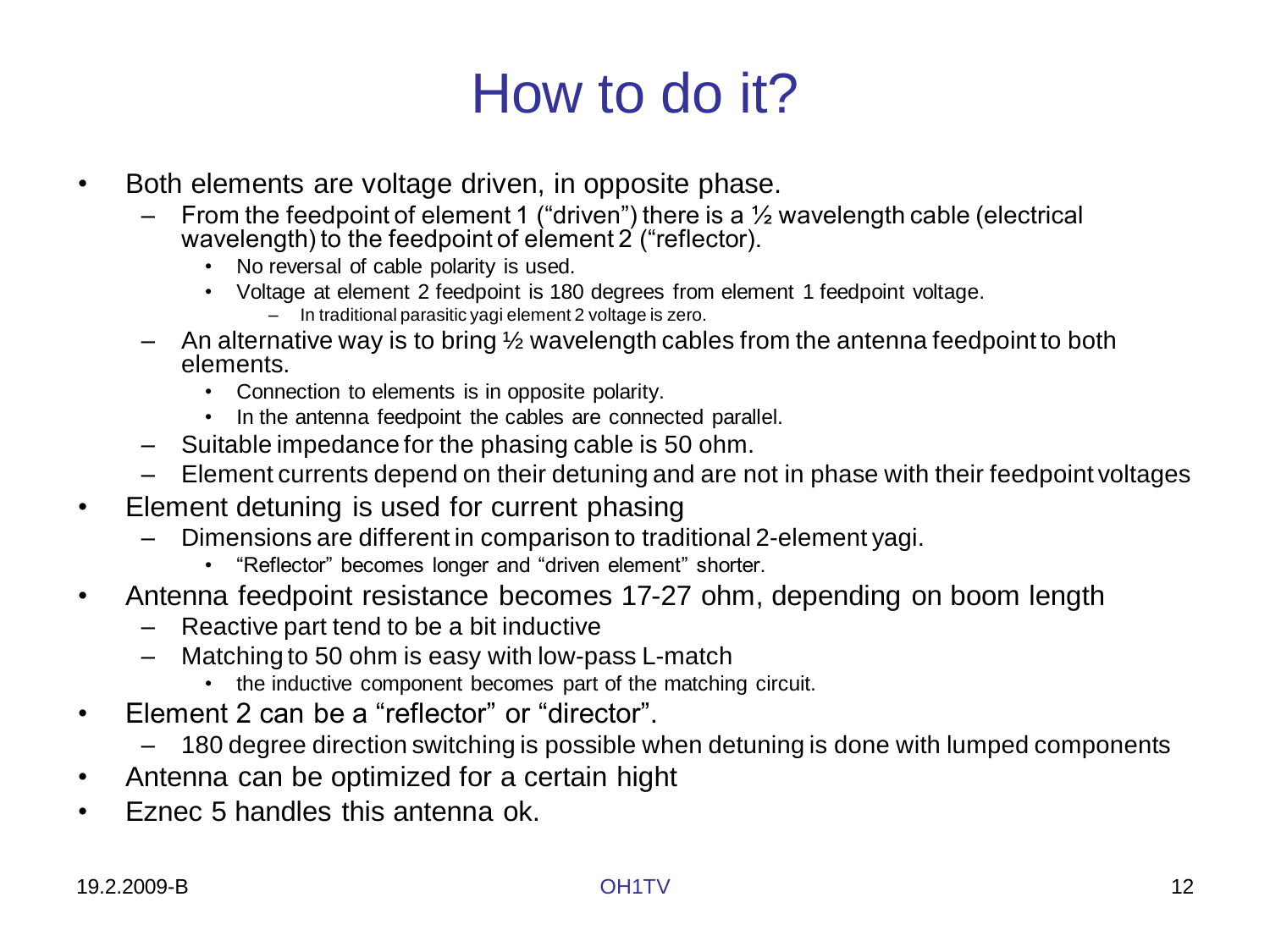# Is it phased array or log-periodic ?

- In phased array
	- Antenna elements are equal in size.
		- Detuning of elements is not used to control current relations
	- Separate phasing unit is used to control currents relations
	- Feed from the phasing unit to the elements is with current forcing
		- $\frac{1}{4}$  + n<sup>\*</sup>  $\frac{1}{2}$  ( n=0,1,2..) wavelength long cables are used.
- In log-periodic antenna
	- Elements are different in size
		- Detuning of elements mainly dictate currents relations
	- Each element is fed.
		- Length of feed-line from next element is the actual distance.
		- Electrical length of the feed-line is (180 deg (inversion) actual length in wavelength degrees)
- In this antenna "phasing" means, that
	- Equal but opposite polarity voltages are brought to the elements.
		- 1/2 wavelength cable can be used between the elements for the inversion and "voltage forcing"
		- or both elements are fed with 1/2 wavelength cables but connections to elements are in opposite polarity
	- Current phase relations are created by detuning both elements
		- one below the resonance and the other above.
		- detuning can be done with lumped components or by changing the lengths of the elements
	- In my opinion this is closer to log-periodic than phased array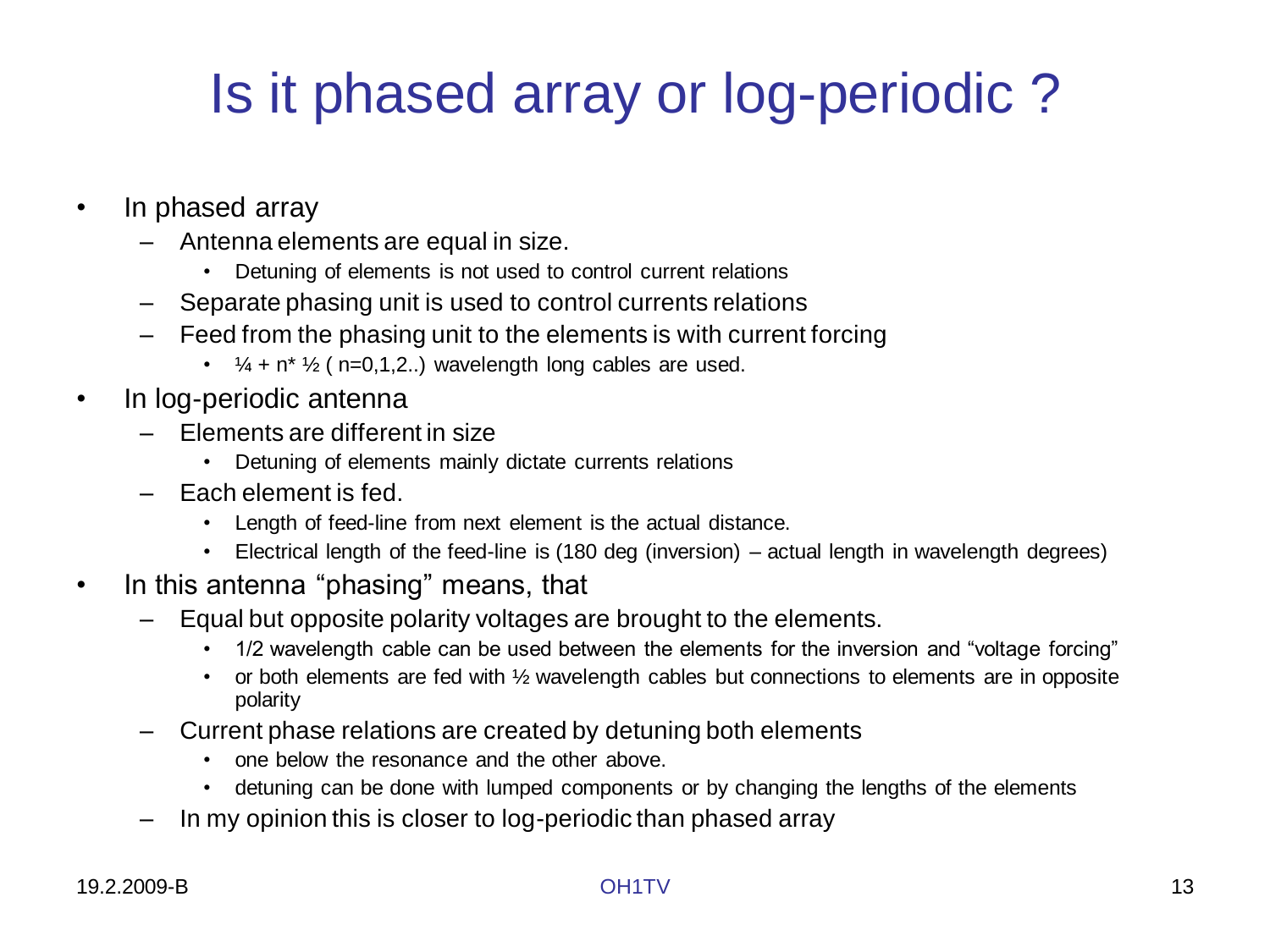## **Applications**

- In amateur radio
	- High performance HF monoband antenna from 80m to 10m
		- On low bands, 80m-30m, two elements may be the maximum one can have
		- When instant 180 degree direction change is an advantage
			- contest station etc.
	- Two element vertical array without "phasing box"
		- By using lumped components for detuning, direction switching is possible
	- Multiband antenna for QRP
		- Needs quite complex switching however.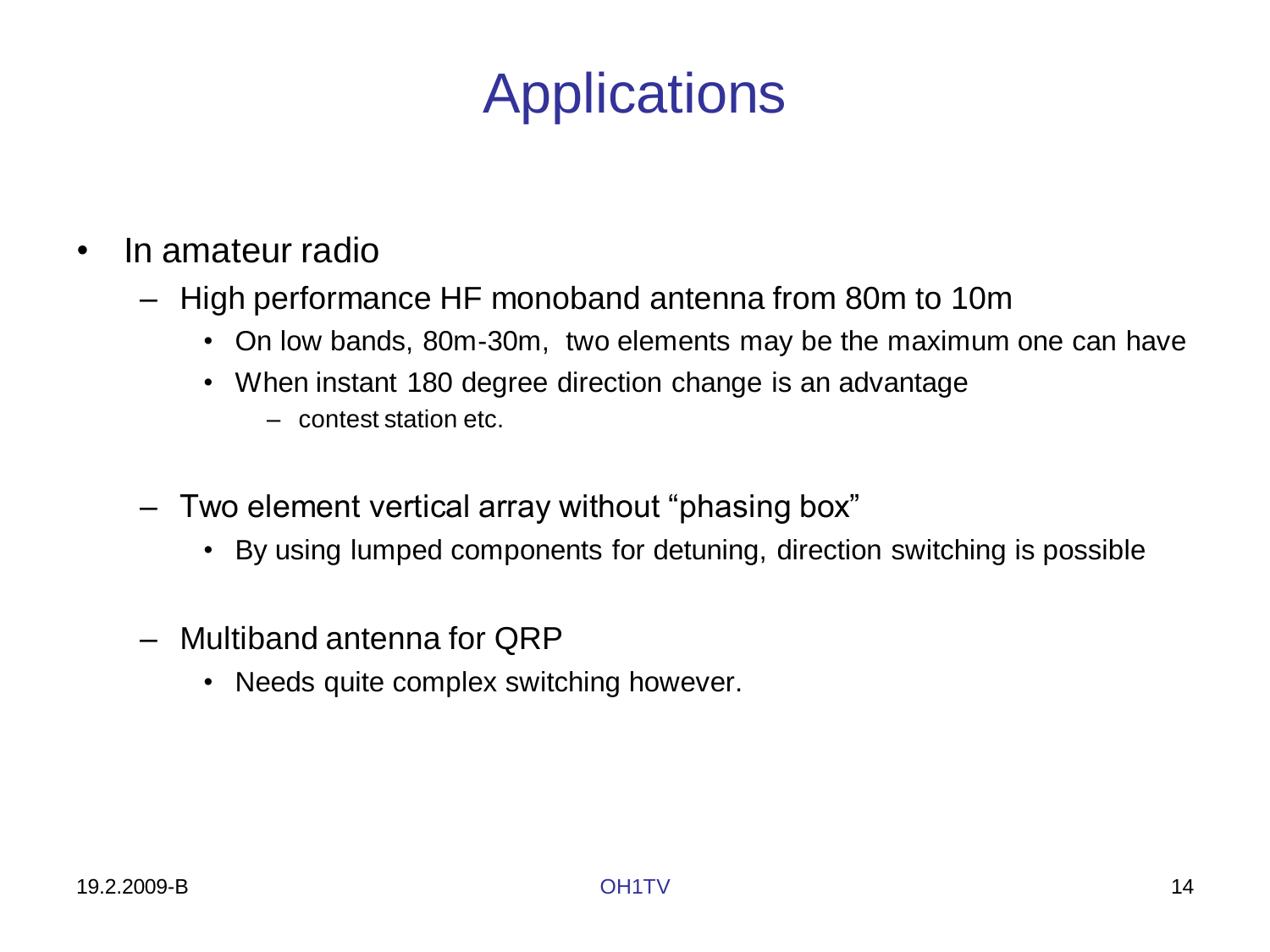## Examples of low band antennas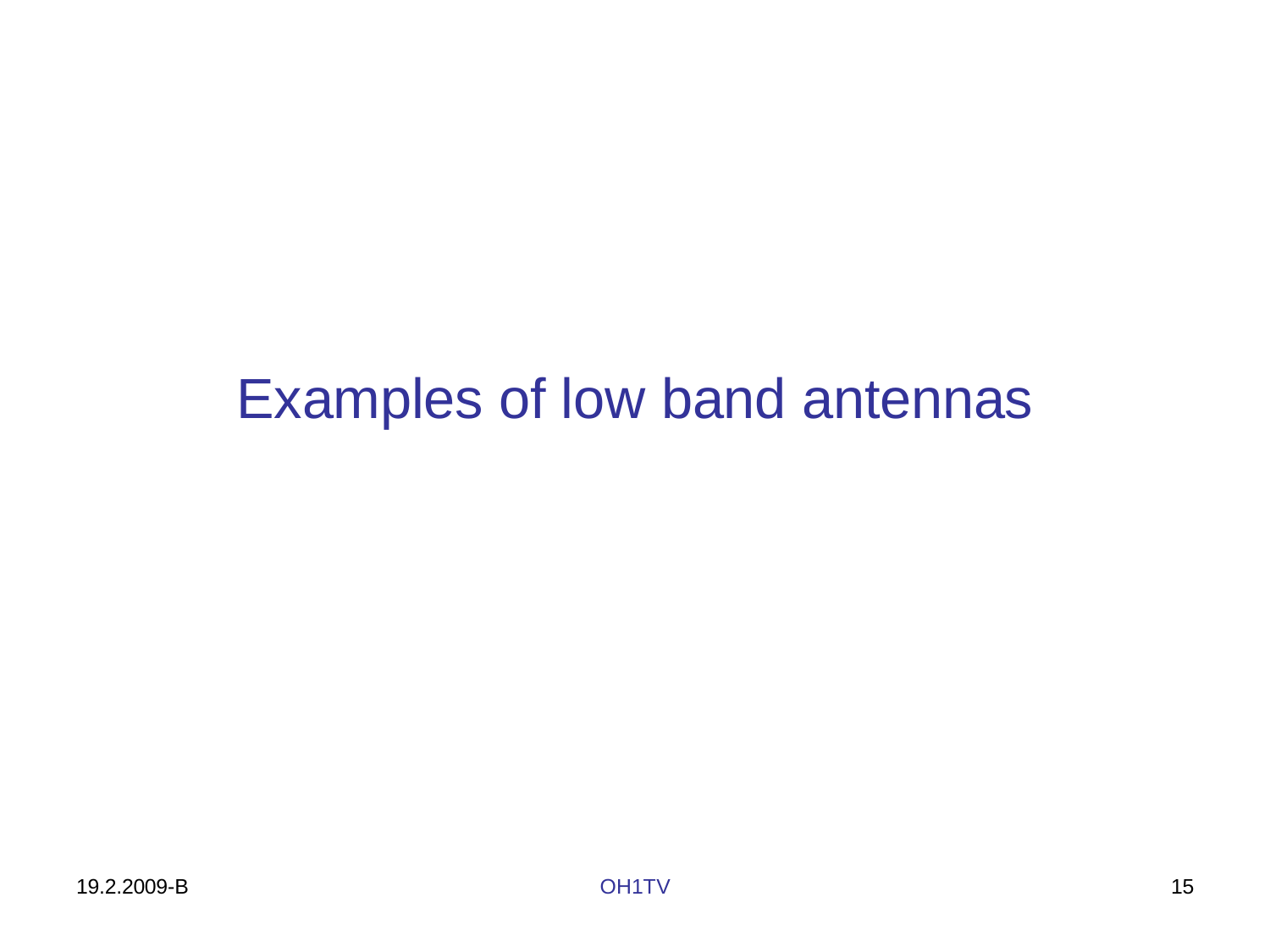### Two element vertical

Spacing of verticals 0.15-0.25 wavelengths Verticals radiators 0.25 wavelength long



Opposite voltage fed array by OH1TV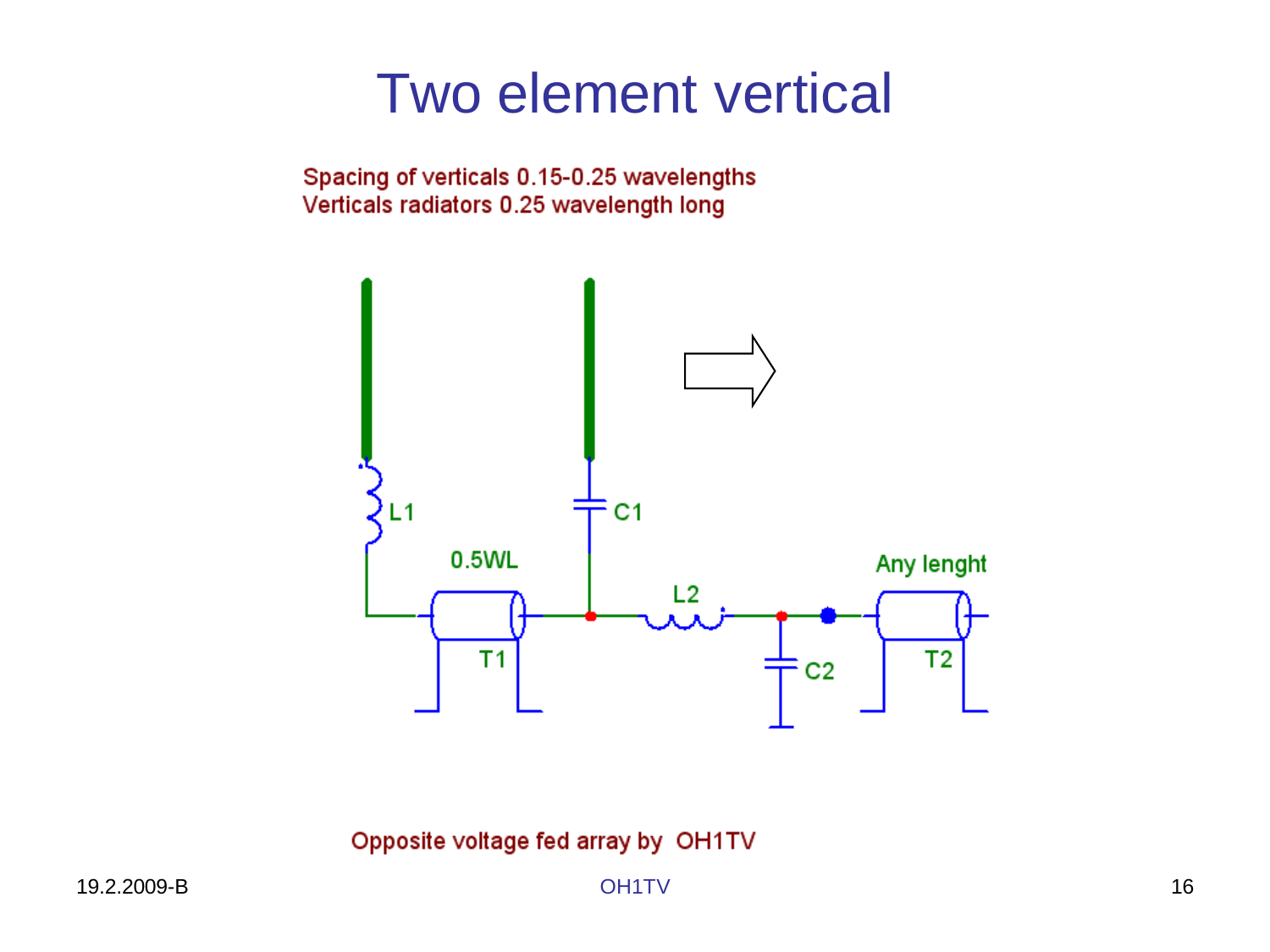### Two element vertical

Spacing of verticals 0.15-0.25 wavelengths Verticals radiators 0.25 wavelength long



Opposite voltage fed array by OH1TV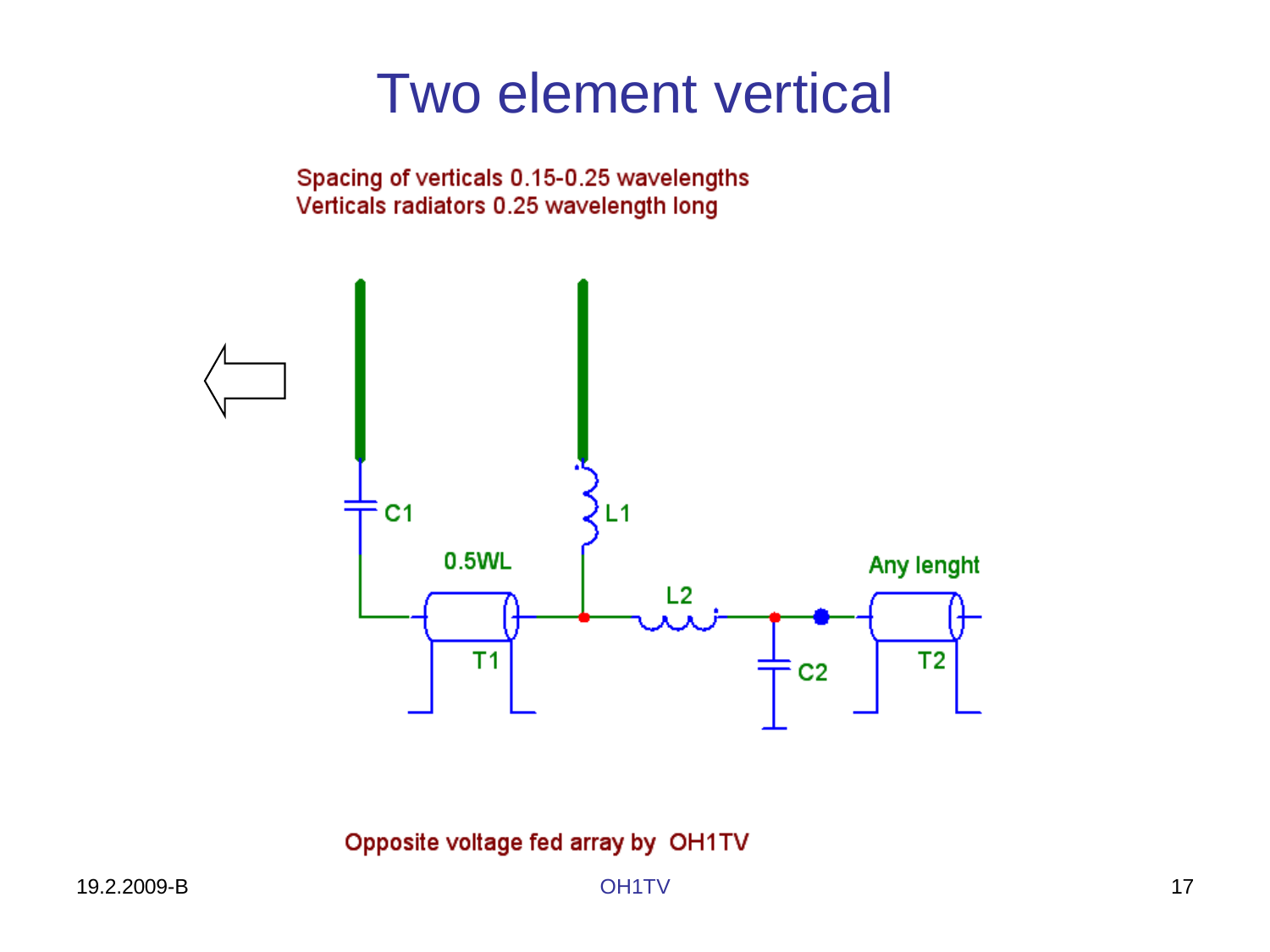#### Two verticals for 80m SSB 20m spacing, 104 degrees



|  | 3.78 MHz |  |
|--|----------|--|
|  |          |  |

| Elevation Plot<br>Azimuth Angle<br>Outer Ring       | $0.0$ deg.<br>3.79 dBi                                                                                              | Cursor Elev<br>Gain | 23.0 deg.<br>3.79 dBi<br>0.0 dBmax |
|-----------------------------------------------------|---------------------------------------------------------------------------------------------------------------------|---------------------|------------------------------------|
| Slice Max Gain<br><b>Beamwidth</b><br>Sidelobe Gain | $3.79$ dBi @ Elev Angle = $23.0$ deg.<br>39.5 deg.; -3dB @ 7.8, 47.3 deg.<br>$-15.66$ dBi @ Elev Angle = 167.0 deg. |                     |                                    |
| Front/Sidelobe                                      | 19.44 dB                                                                                                            |                     |                                    |



Ret Loss 18.8 dB

L1=2.2uH

C1=1400pF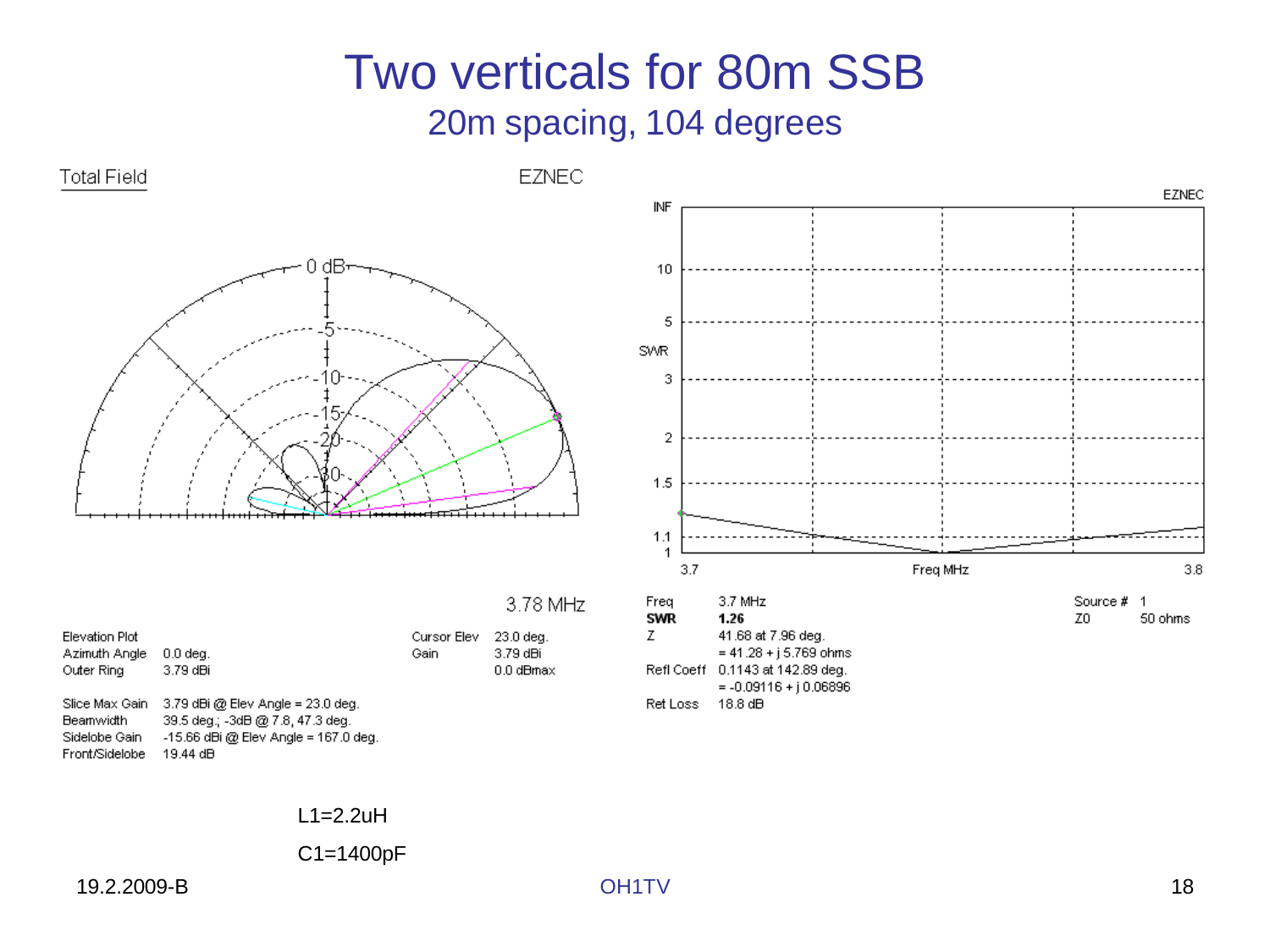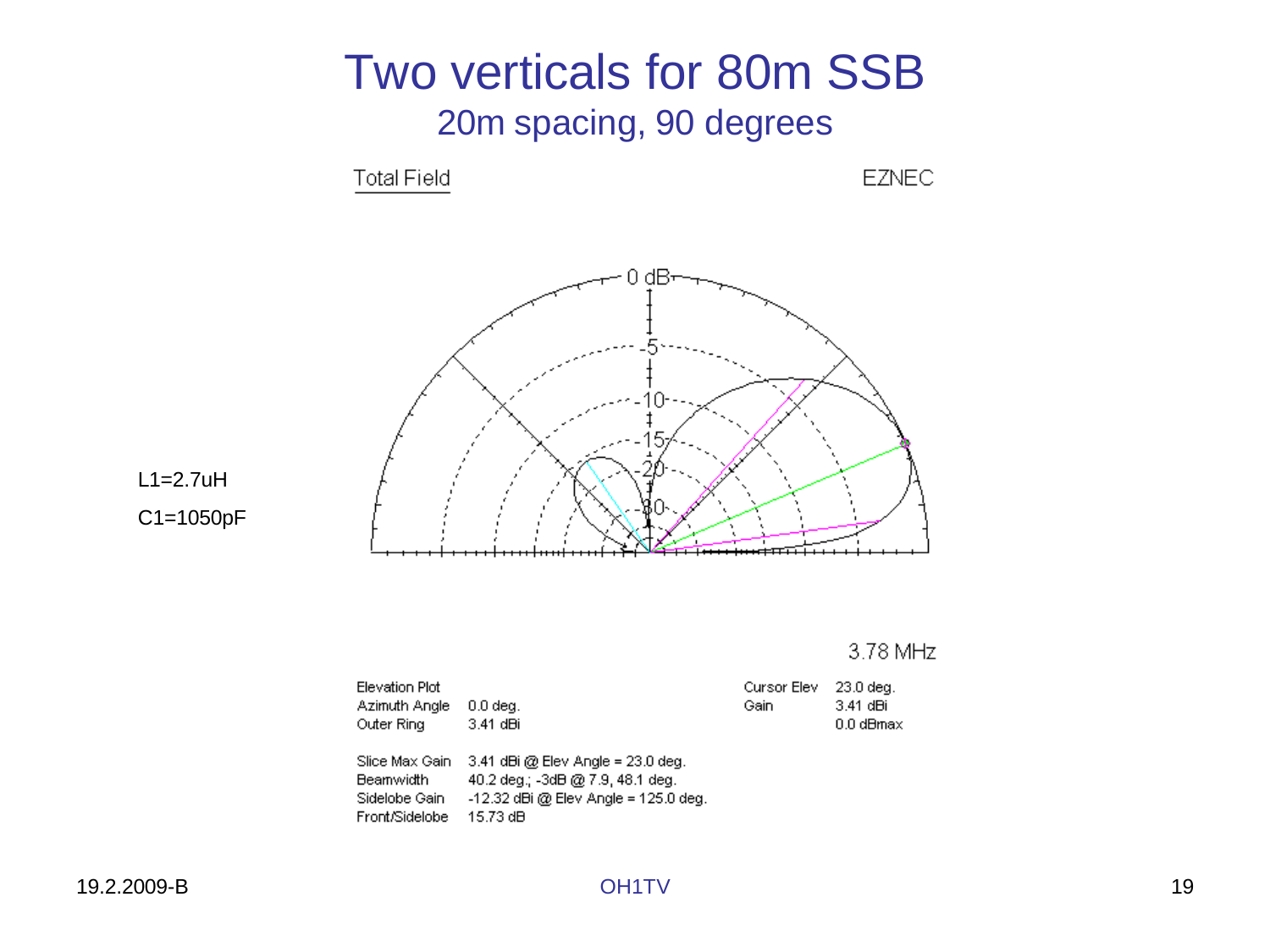#### 80m SSB, horizontal elements 30m long boom 12m, optimized for free space

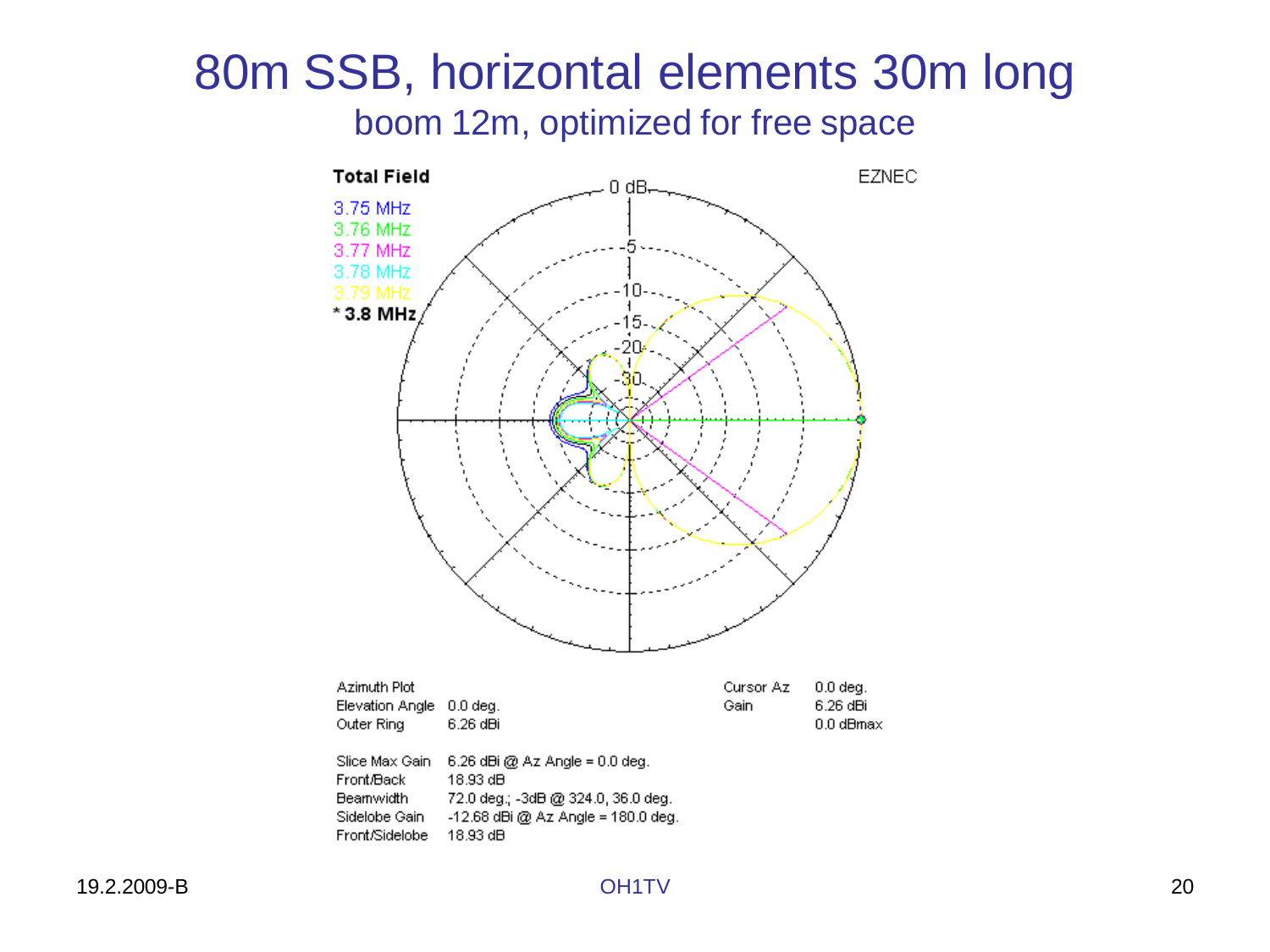#### 80m SSB, elements 30m long boom 12m, antenna height 40m, optimized for free space

**Total Field** 

**EZNEC** 



3.78 MHz

11.17 dBi 0.0 dBmax

| Elevation Plot<br>Azimuth Angle<br>Outer Ring                         | $0.0$ dea.<br>11.17 dBi                                                                                                        | Cursor Elev<br>Gain | 27.0 deg.<br>11.17 dBi<br>0.0 dBma |
|-----------------------------------------------------------------------|--------------------------------------------------------------------------------------------------------------------------------|---------------------|------------------------------------|
| Slice Max Gain<br><b>Beamwidth</b><br>Sidelobe Gain<br>Front/Sidelobe | $11.17$ dBi @ Elev Angle = 27.0 deg.<br>30.6 deg.; -3dB @ 12.7, 43.3 deg.<br>$-6.67$ dBi @ Elev Angle = 155.0 deg.<br>17.84 dB |                     |                                    |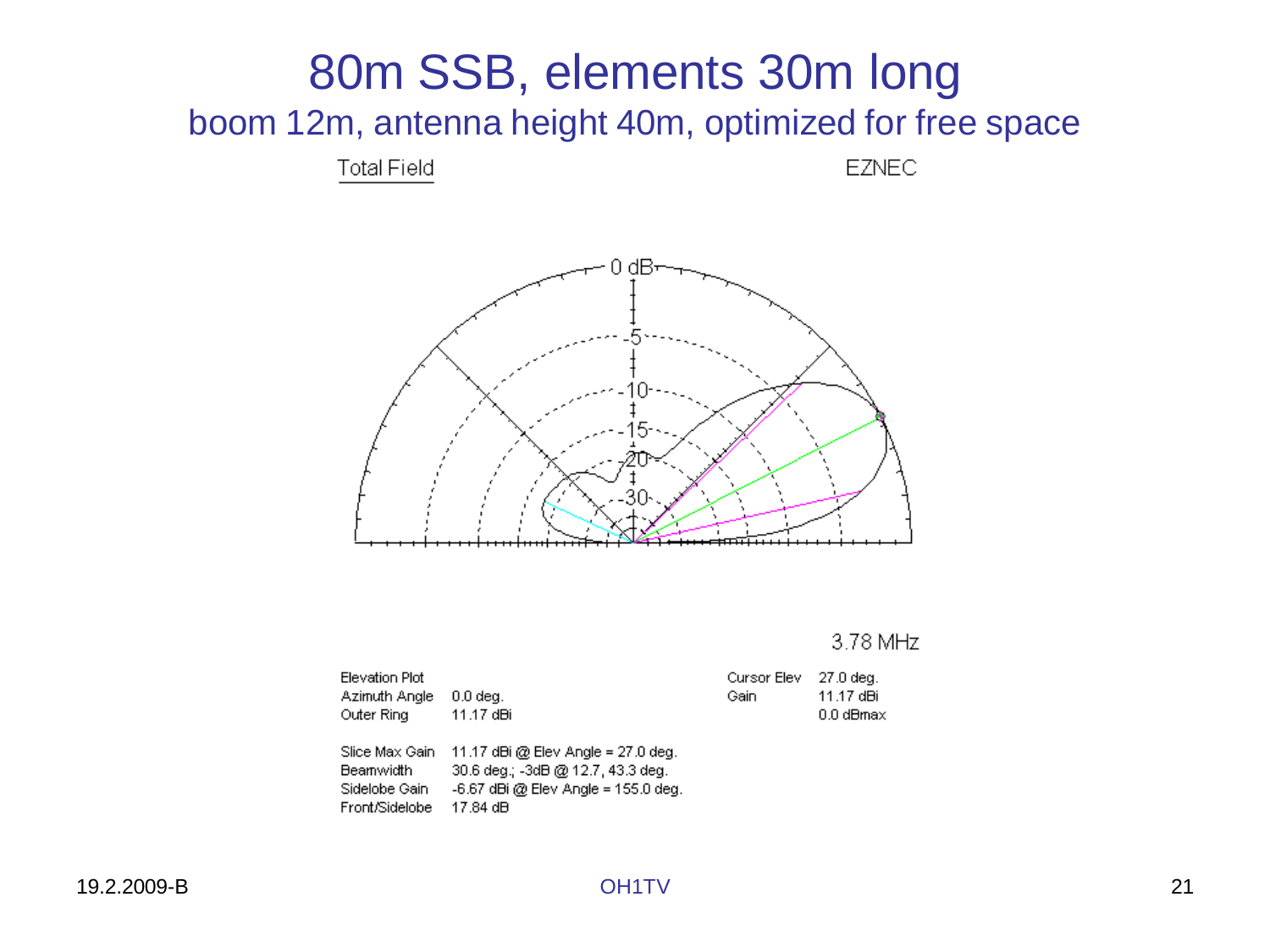

Front/Sidelobe 19.51 dB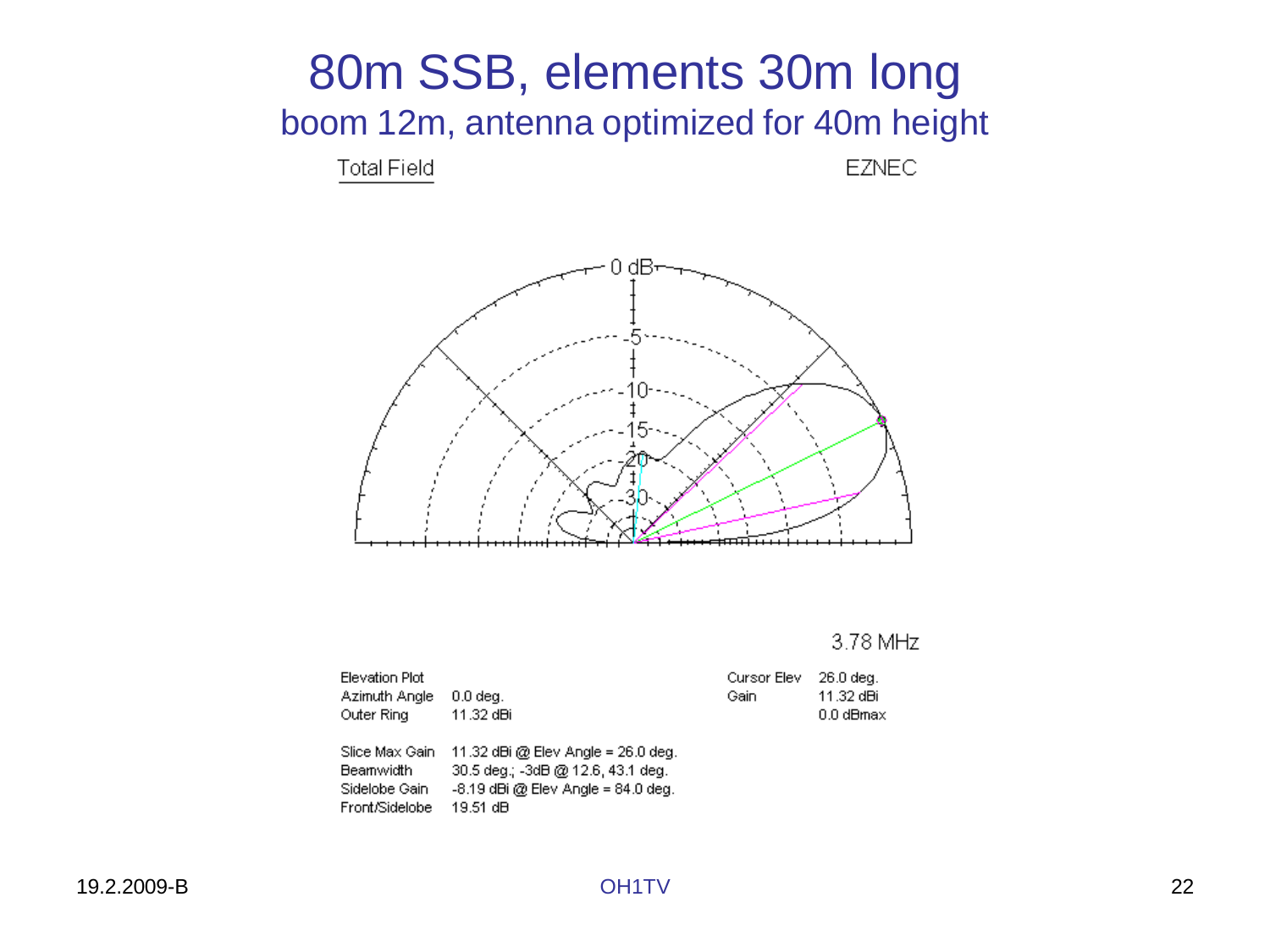#### 80m SSB, elements 30m long boom 12m

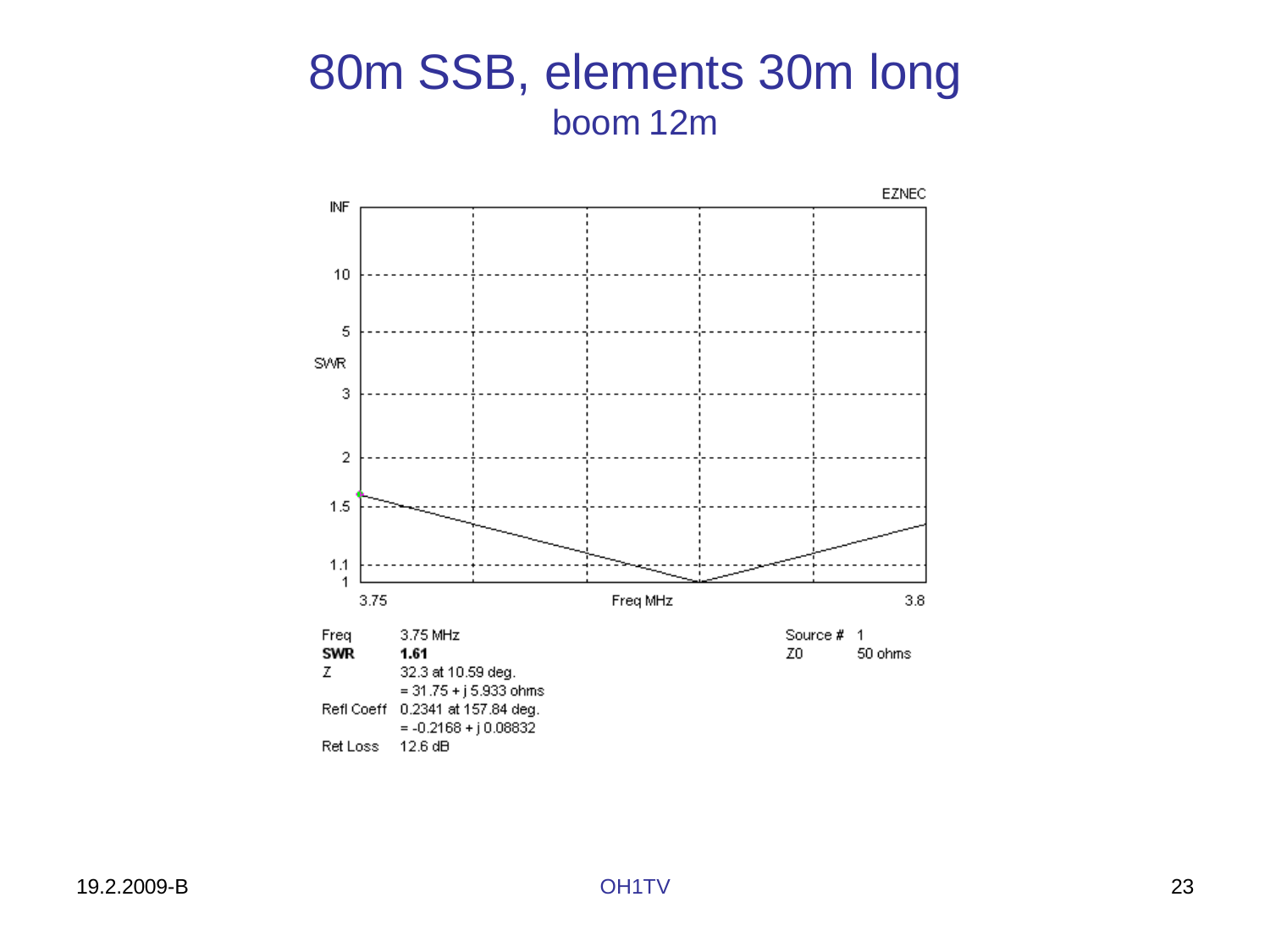#### 80m CW, elements 30m long boom 12m

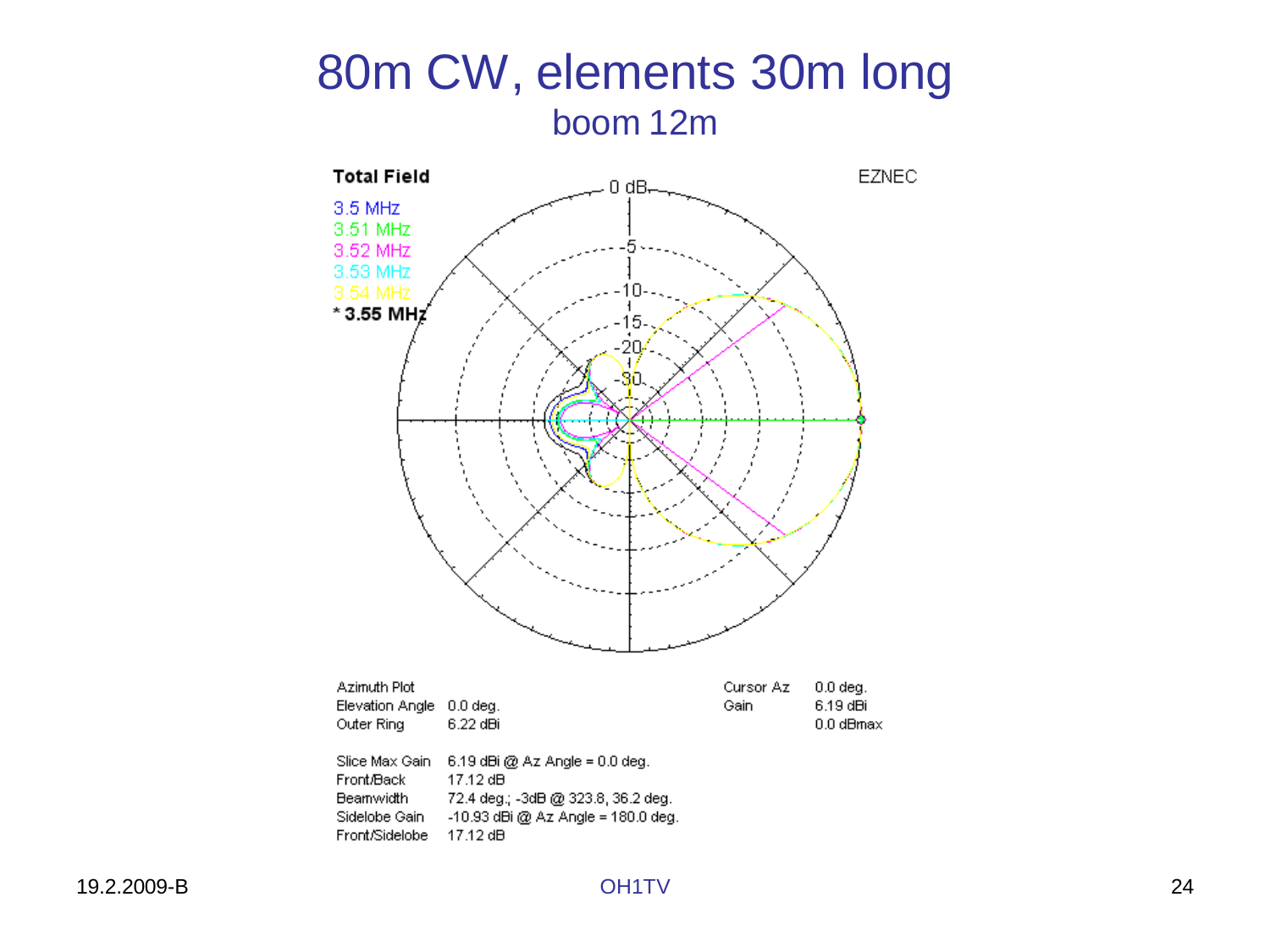#### 80m CW, elements 30m long boom 12m

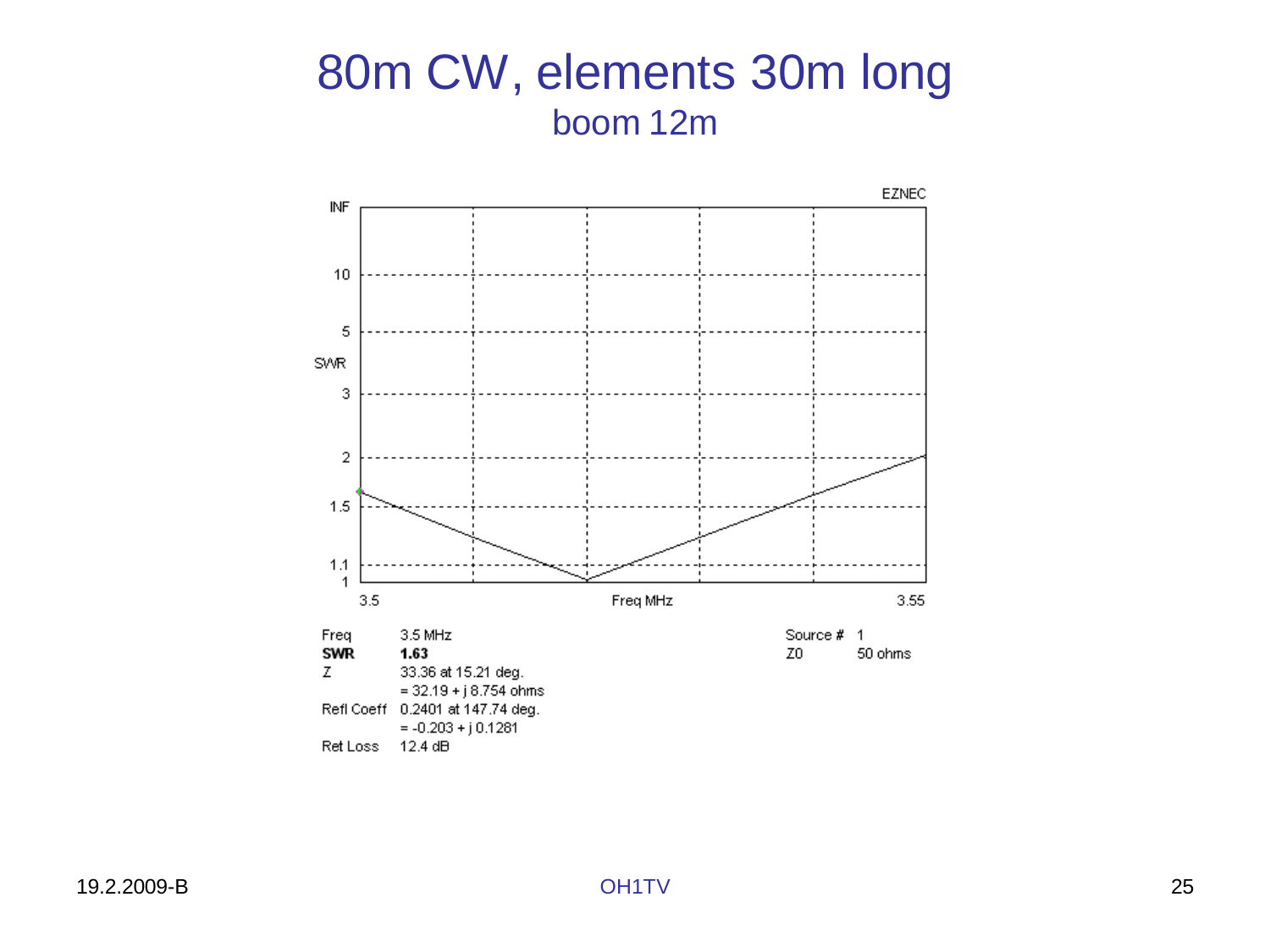#### 80m SSB, 26m long elements boom 12m, optimized for free space

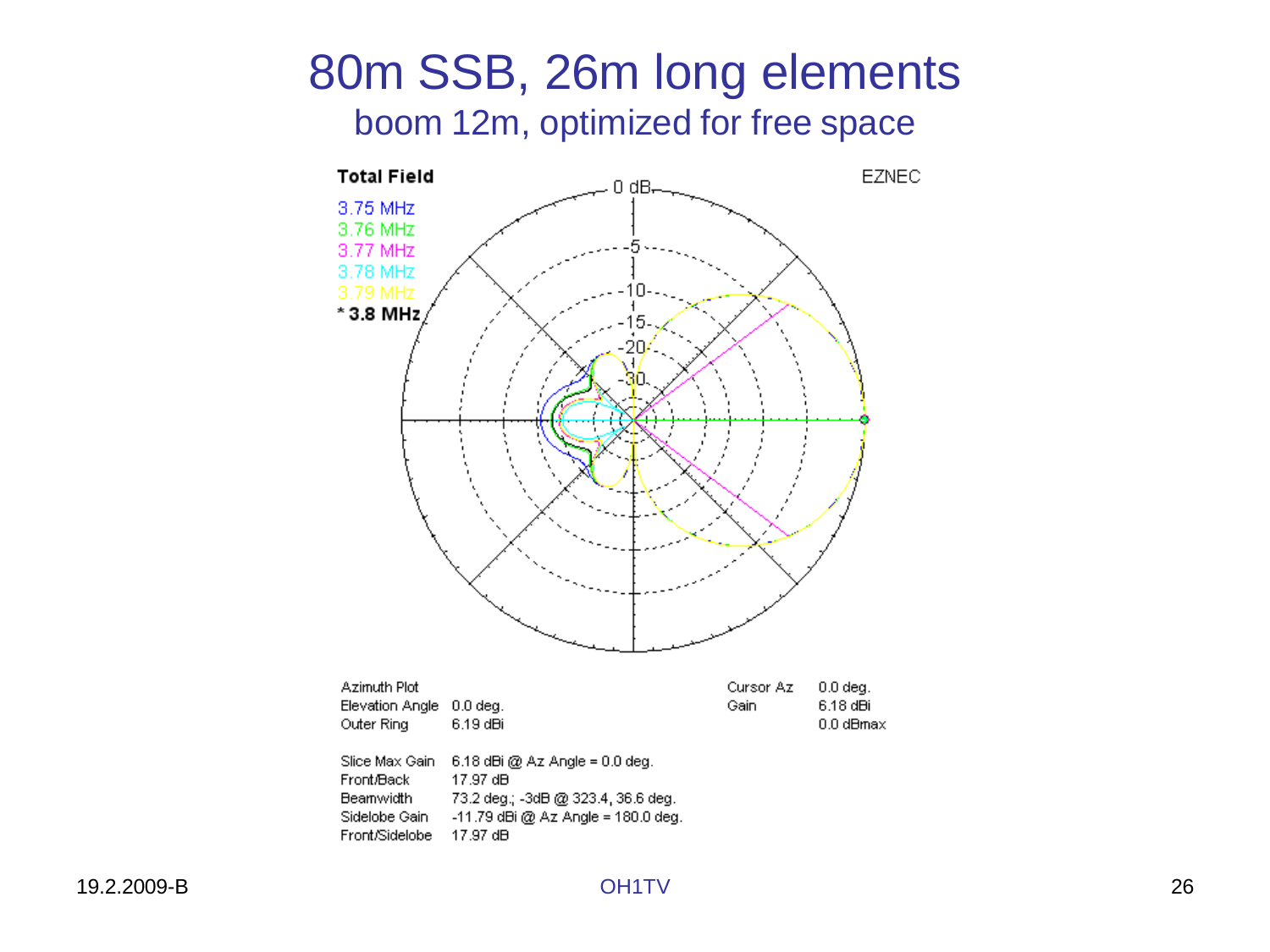#### 80m SSB, 26m long elements boom 12m, 40m high, optimized for free space

**Total Field** 

**EZNEC** 



3.78 MHz

| Elevation Plot |                                                      | Cursor Elev 26.0 deg. |             |
|----------------|------------------------------------------------------|-----------------------|-------------|
| Azimuth Angle  | $0.0$ deg.                                           | Gain.                 | 11.09 dBi   |
| Outer Ring     | 11.09 dBi                                            |                       | $0.0$ dBmax |
|                | Slice Max Gain $-11.09$ dBi @ Elev Angle = 26.0 deg. |                       |             |

Beamwidth 30.5 deg.; -3dB @ 12.7, 43.2 deg. Sidelobe Gain - -6.21 dBi @ Elev Angle = 155.0 deg. Front/Sidelobe 17.3 dB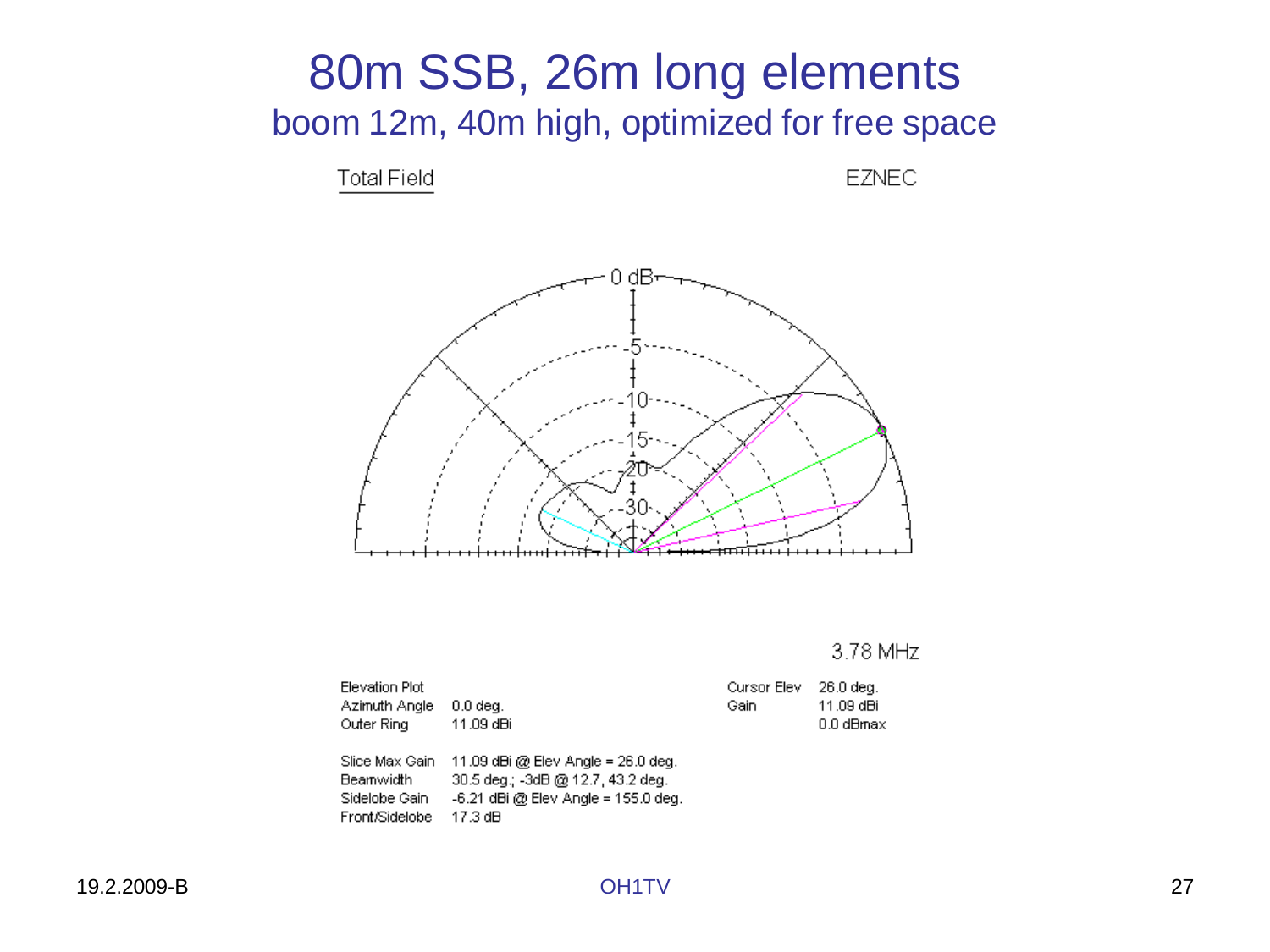#### 80m SSB, 26m long elements boom 12m

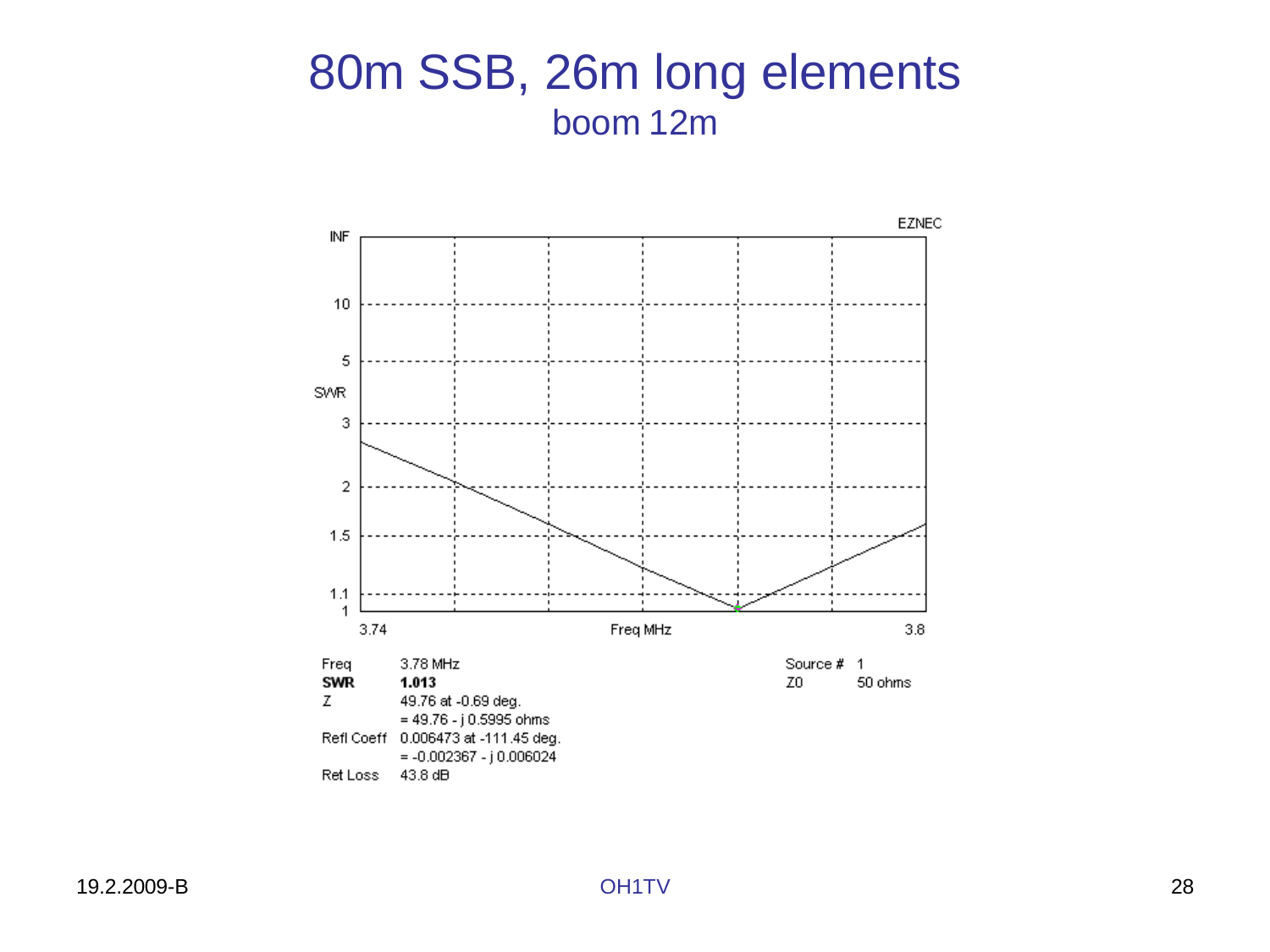#### 80m CW, 26m long elements 12m boom, free space

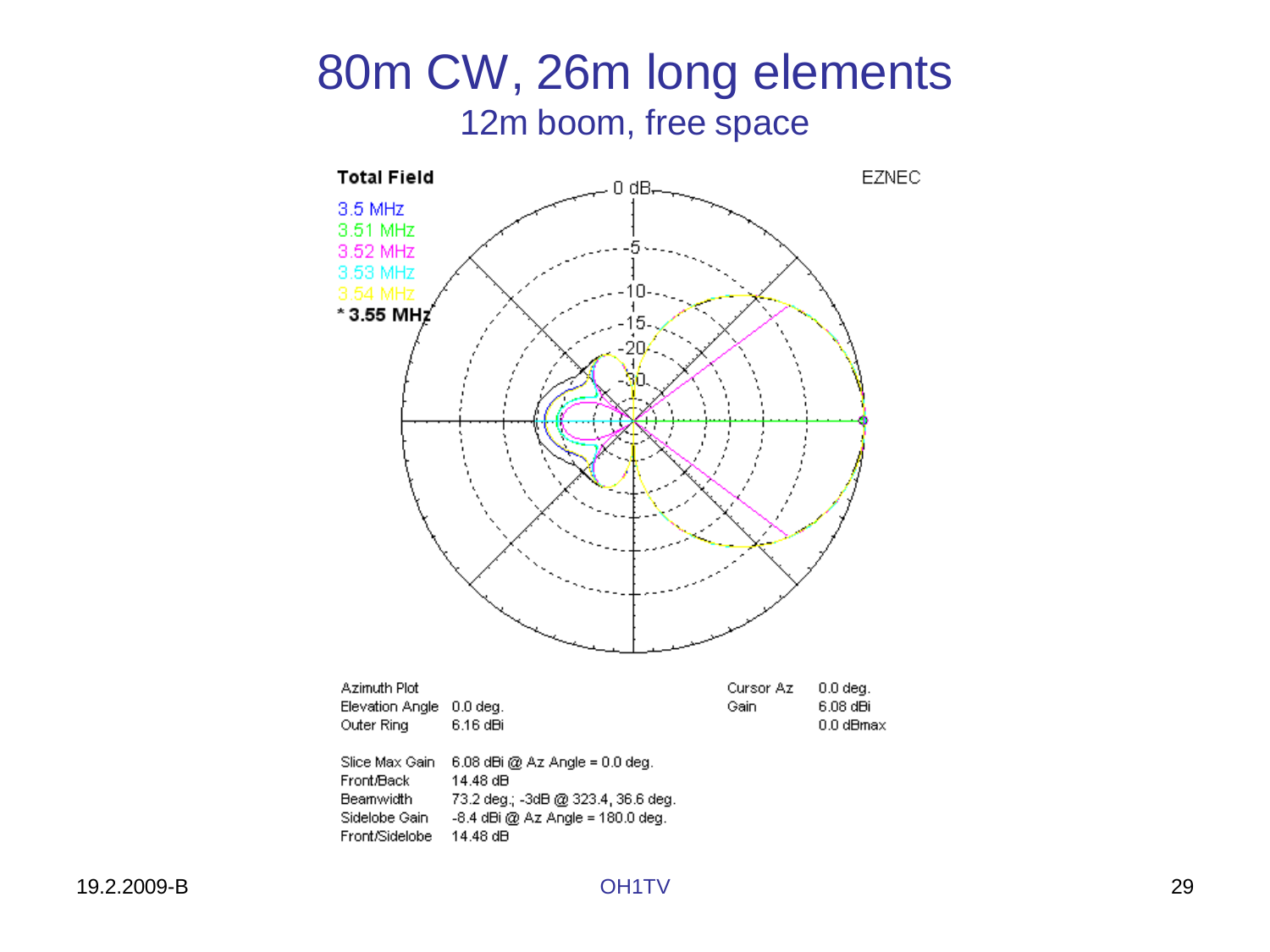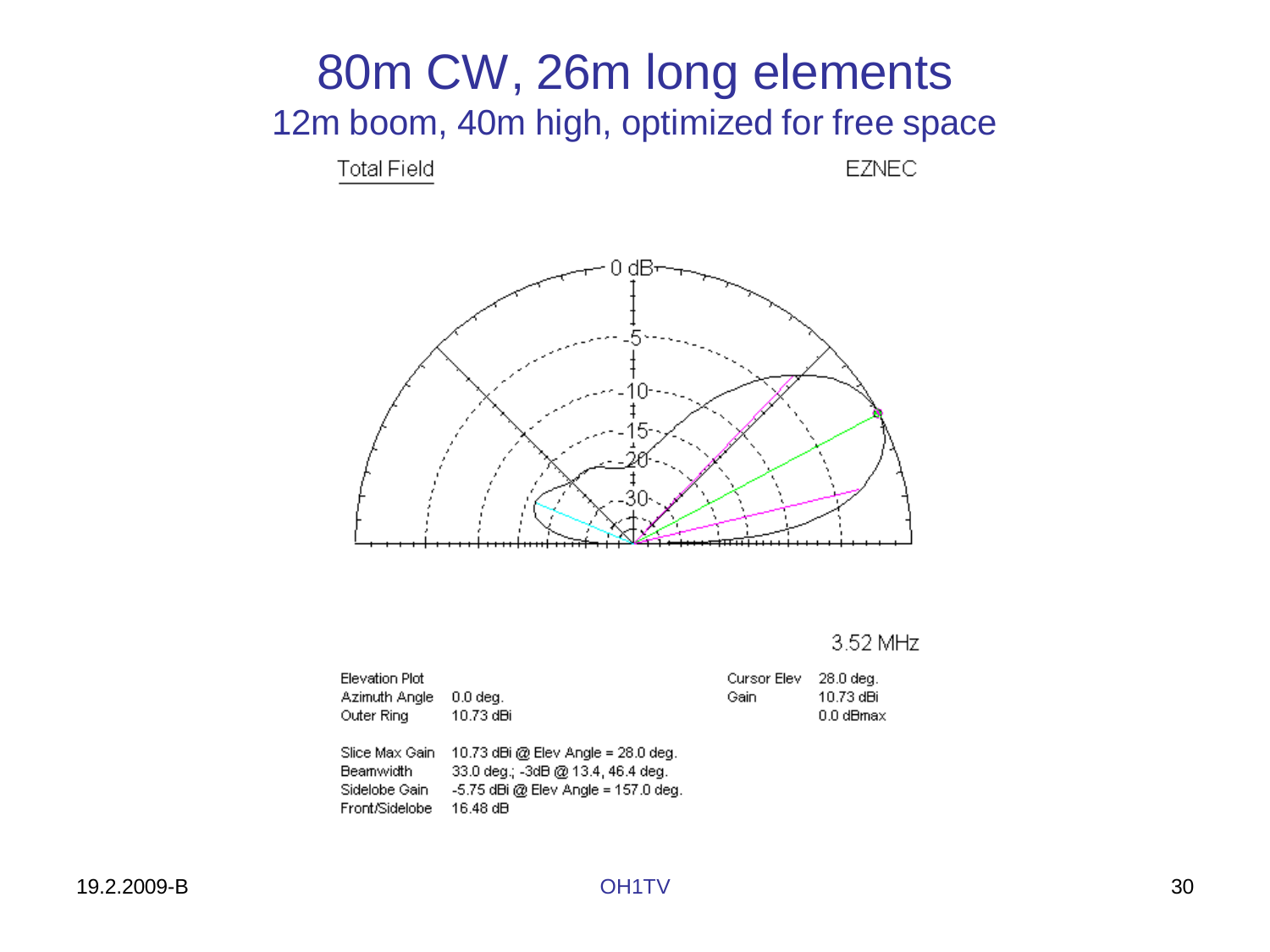#### 80m CW, 26m long elements 12m boom, free space

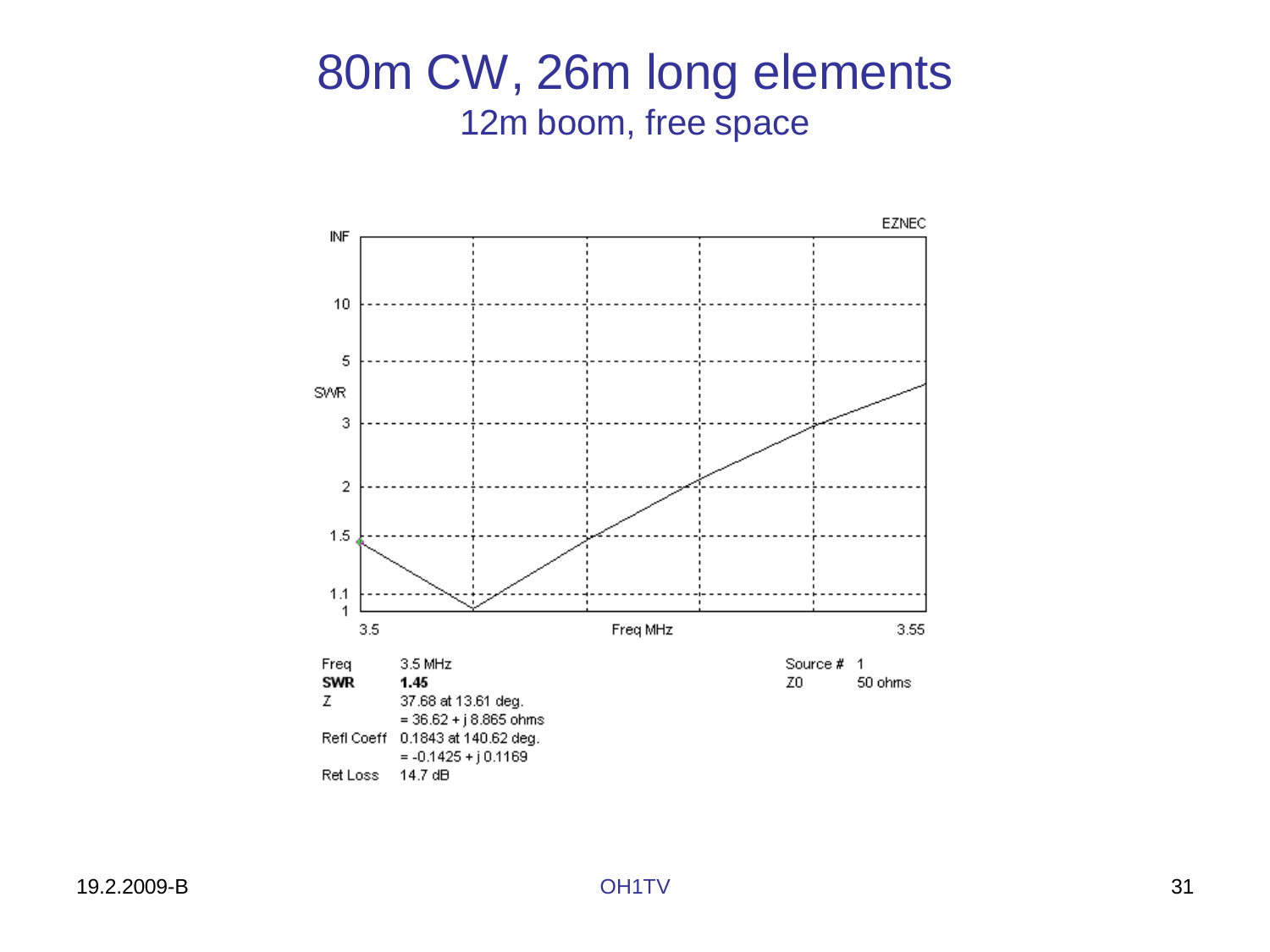# **Multibanding**

- How to do
	- $-$  For each band  $\frac{1}{2}$  wavelength inter-element cable is needed for voltage inversion and voltage forcing
	- Two serial capacitors in the center of both elements are needed to shorten the electrical length of the elements. Coils can be used to lengthen the elements
		- As an example antenna originally made for 21MHz can be tuned this way to 18, 25 and 28 MHz
	- Gain patter do not change, forward gain remains the same.
	- When tuning up in frequency, antenna feedpoint impedance increases and opposite happens when tuning down.
		- L-match can be used to reach 50 ohm.
	- When tuning up, voltages increase and reliability of the switches becomes a challenge.
		- At least for QRP this can be good multiband antenna.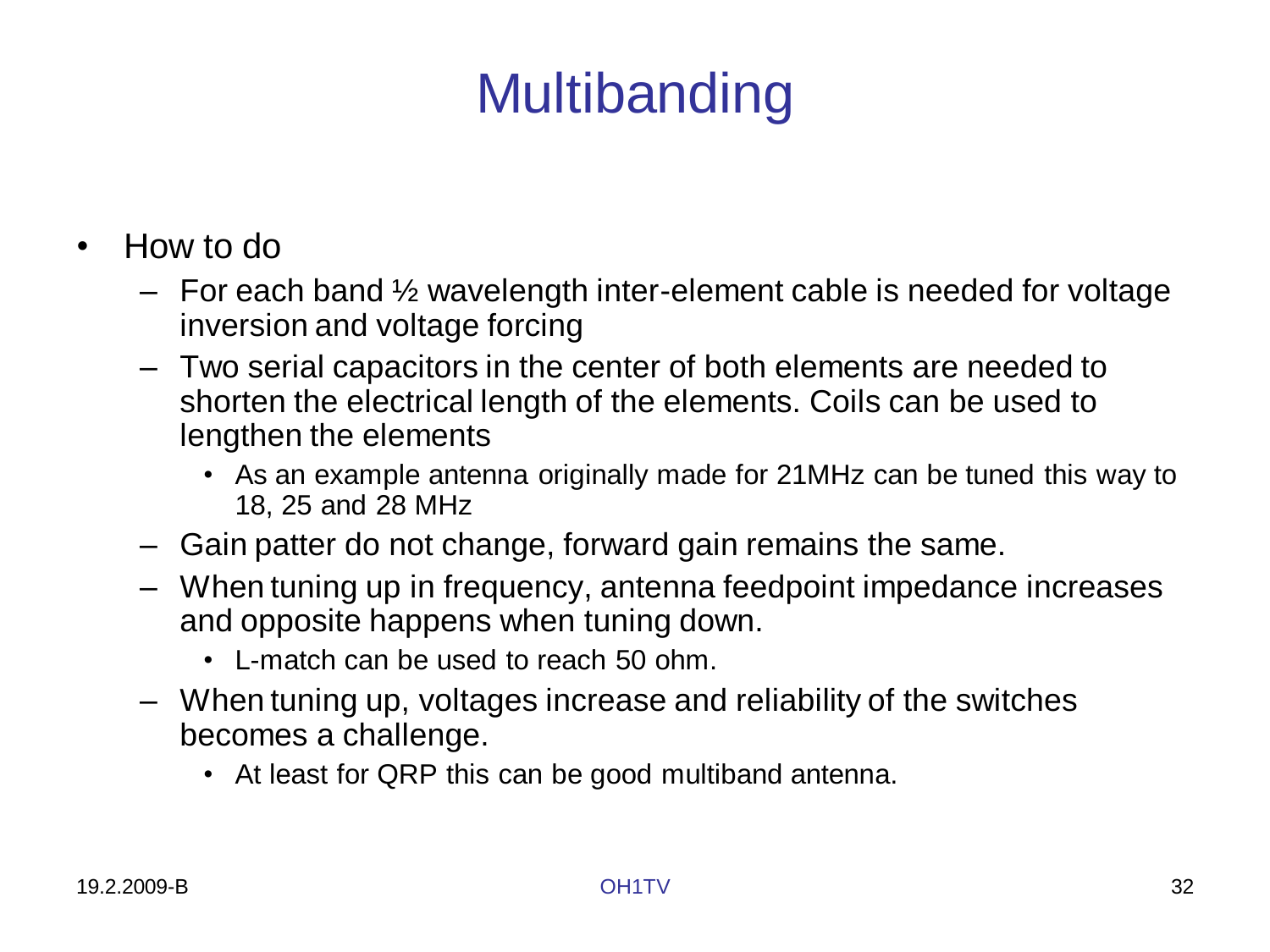## 15m antenna tuned to 17m

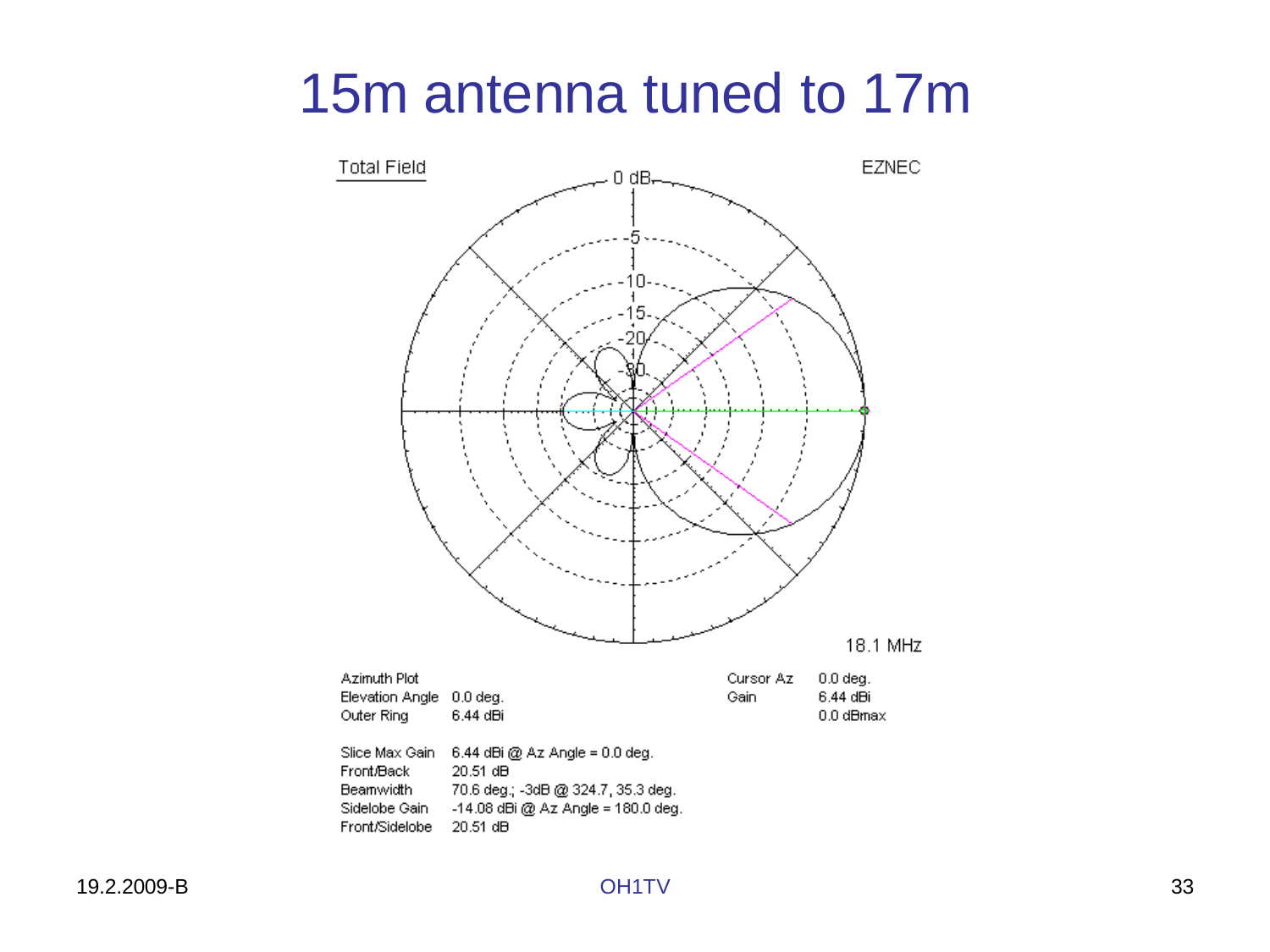## 15m antenna tuned to 12m

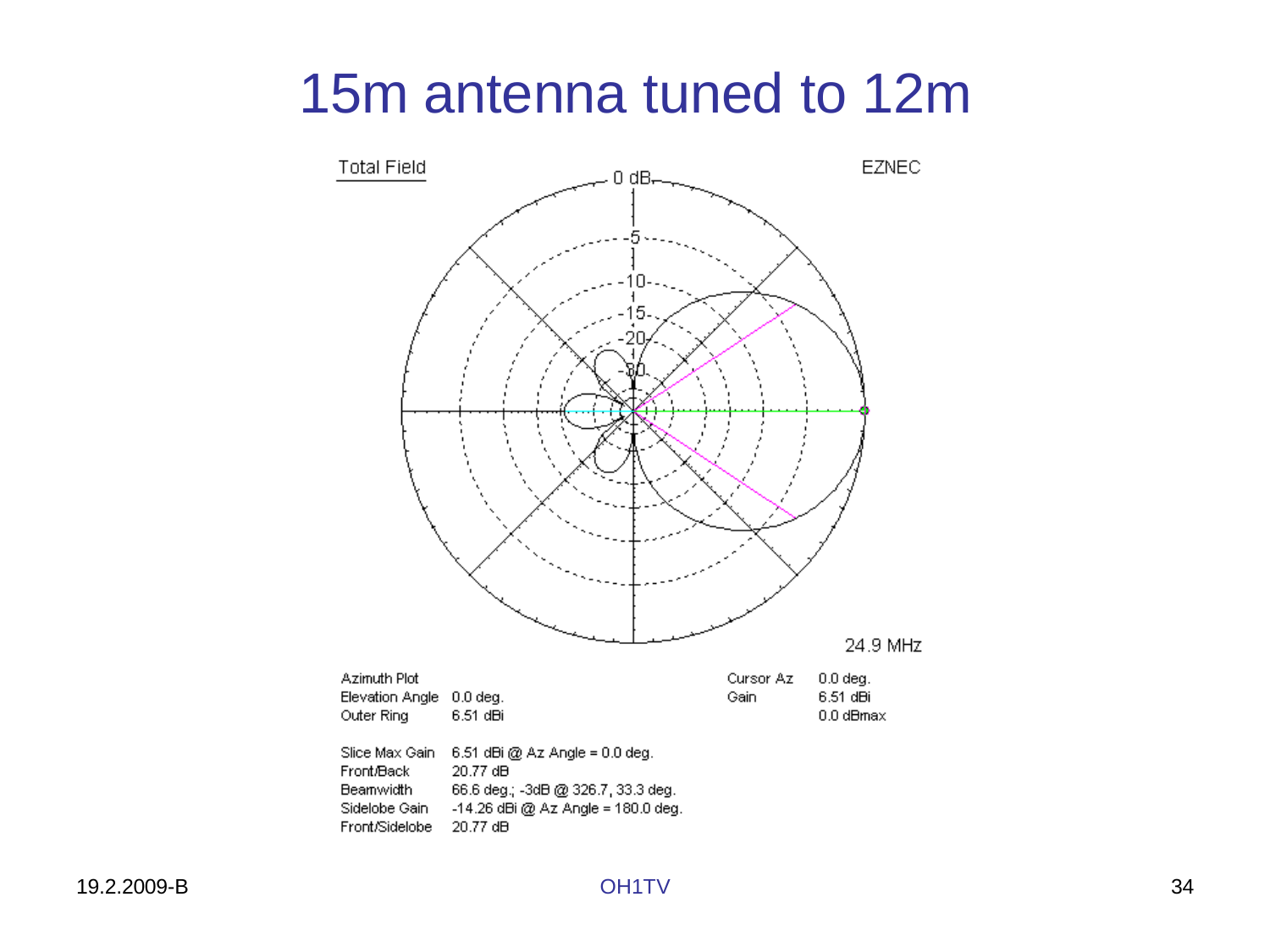## 15m antenna tuned to 10m